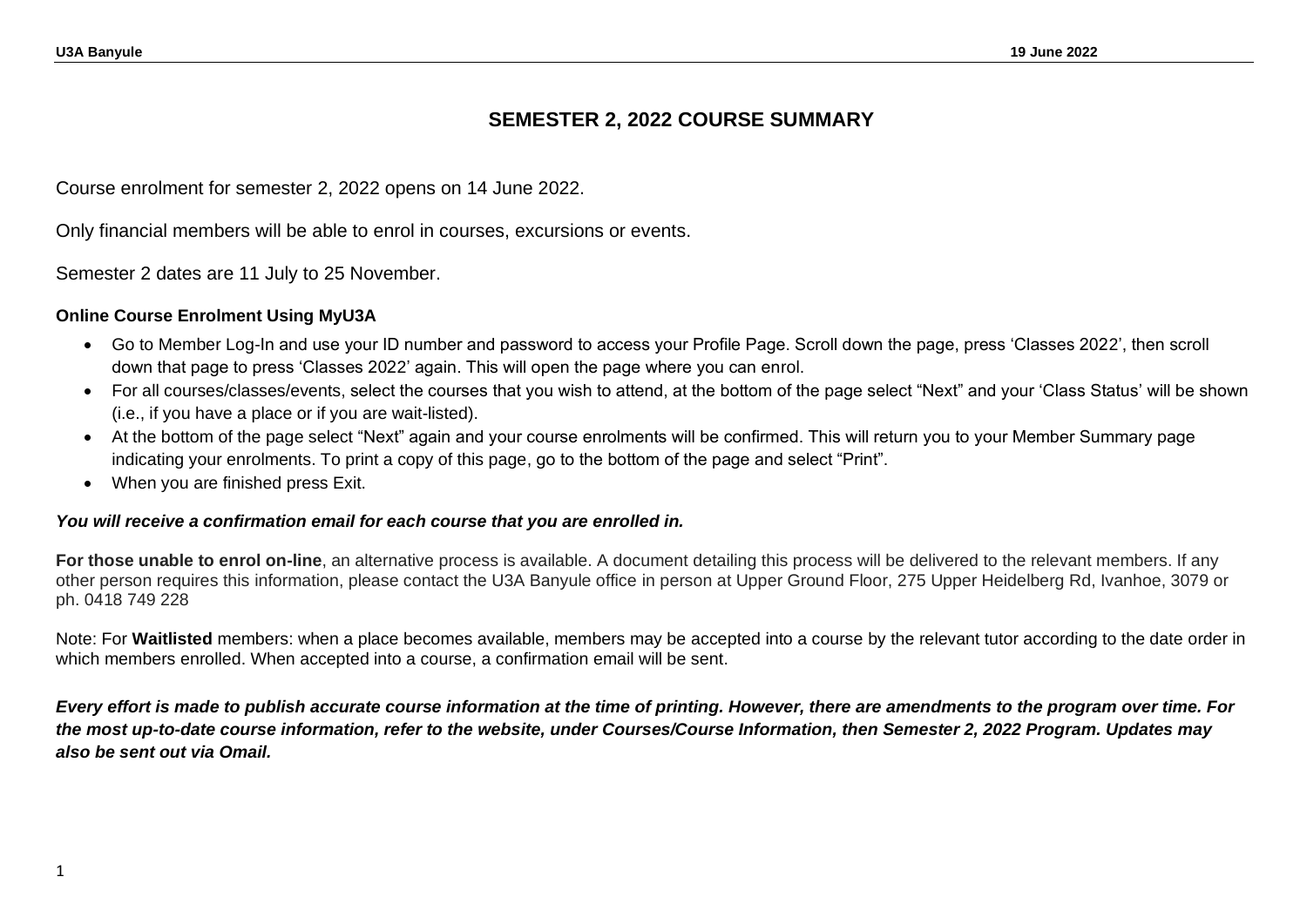| <b>Monday</b>                  | <b>SEMESTER 2, 2022 COURSE SUMMARY</b>                      |                                                    |                          | <b>Monday</b>                                                        |                                                     |  |
|--------------------------------|-------------------------------------------------------------|----------------------------------------------------|--------------------------|----------------------------------------------------------------------|-----------------------------------------------------|--|
| <b>Time</b>                    | <b>Course</b>                                               | <b>Dates</b>                                       | <b>Facilitator/Tutor</b> | <b>Venue</b>                                                         | <b>Cost and other</b><br><b>Information</b>         |  |
| $9:00am -$<br>1:00pm           | 690-01<br><b>Movies at the Westgarth</b>                    | 3rd Mon from<br>$18$ Jul $- 21$<br>Nov             | <b>Janet Creed</b>       | Palace Westgarth<br>Cinemas                                          |                                                     |  |
| $9:30 -$<br>11:00am            | 693-01<br><b>Spanish Level 2</b>                            | Mon from 11<br>$Jul - 21 Nov$                      | <b>Teresa Alfonso</b>    | Ivanhoe Library &<br><b>Cultural Hub Community</b><br>Meeting Room 1 | Classes will not<br>meet during<br>school holidays. |  |
| 10:00am -<br><b>Noon</b>       | 595-02<br><b>Philosophy Study Group</b>                     | Mon from 11<br>$Jul - 21 Nov$                      | Janice Kelly OAM         | Ivanhoe Library &<br><b>Cultural Hub Community</b><br>Meeting Room 2 |                                                     |  |
| $11:00 -$<br>1:00pm            | 765-01<br><b>Open Stage - Make Music</b><br><b>Together</b> | Mon 11 Jul -<br>21 Nov                             | Jimmy Fong               | Ivanhoe Library &<br><b>Cultural Hub Theatrette</b>                  | Classes will not<br>meet during<br>school holidays  |  |
| $11:15am -$<br><b>Noon</b>     | 748-01<br><b>French for Absolute Beginners</b>              | <b>Weeks 2,3,4</b><br>& 5 Mon 11<br>$Jul - 21 Nov$ | <b>Sheila Colls</b>      | Ivanhoe Library &<br><b>Cultural Hub Community</b><br>Meeting Room 1 | Classes will not<br>meet during<br>school holidays  |  |
| $11:15am -$<br>12:45pm         | $8 - 01$<br><b>Book Group 3</b>                             | Mon from 11<br>$Jul - 21 Nov$                      | <b>Janet Creed</b>       | Ivanhoe Library &<br><b>Cultural Hub Community</b><br>Meeting Room 1 |                                                     |  |
| $12:15 -$<br>1:30pm            | 582-01<br><b>French - Advanced</b><br><b>Conversation</b>   | Mon from 11<br>$Jul - 21 Nov$                      | Paule Cartwright         | Ivanhoe Library &<br><b>Cultural Hub Community</b><br>Meeting Room 2 | Classes will not<br>meet during<br>school holidays  |  |
| $1:00 -$<br>2:30pm             | 577-02<br><b>Recorder Group</b>                             | Mon from 11<br>$Jul - 21 Nov$                      | Dr Elizabeth Ward        | St George's Church,<br><b>Meeting Room</b>                           |                                                     |  |
| $1:30 -$<br>2:00 <sub>pm</sub> | 700-01<br><b>Line Dancing for Beginners</b>                 | Mon from 11<br>$Jul - 21 Nov$                      | Elaine Bateman           | <b>Bundoora Community</b><br>Hall                                    | Classes will not<br>meet during<br>school holidays  |  |
| $2:00 -$<br>3:00pm             | 701-01<br><b>Line Dancing - Continuing</b>                  | Mon from 11<br>$Jul - 21 Nov$                      | Elaine Bateman           | <b>Bundoora Community</b><br>Hall                                    | Classes will not<br>meet during<br>school holidays  |  |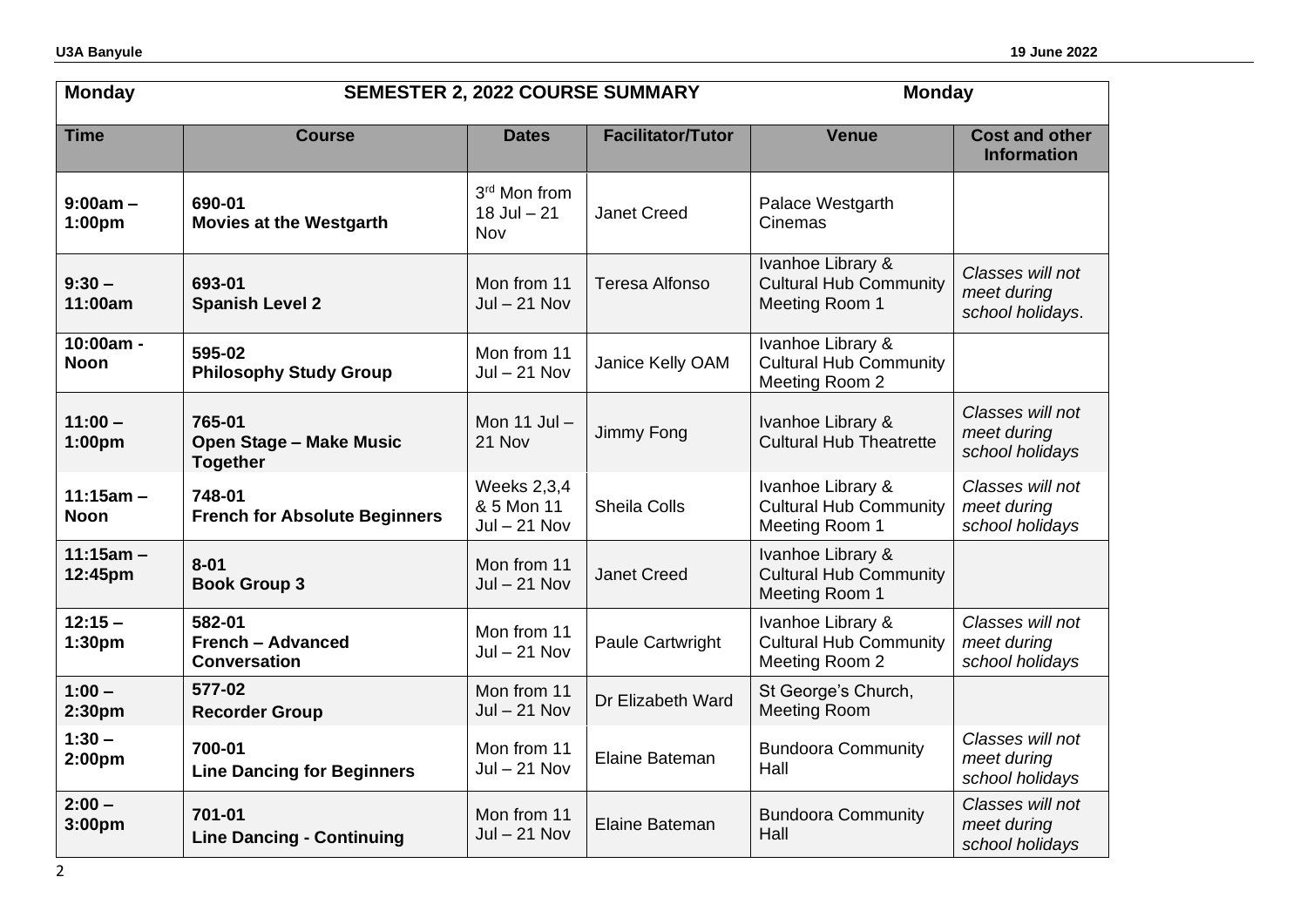| $2:00 -$<br>3:30pm             | 761-01 Facebook and Instagram<br><b>Basics</b>                                                                               | Mon 11 & 18<br>Jul | Roger Jones/Kevin<br>Whiting/Kathryn<br>Walker       | Ivanhoe Library &<br><b>Cultural Hub Community</b><br>Meeting Rooms 1 & 2 |  |
|--------------------------------|------------------------------------------------------------------------------------------------------------------------------|--------------------|------------------------------------------------------|---------------------------------------------------------------------------|--|
| $2:00 -$<br>3:30pm             | <b>Public Lecture Series - Open to</b><br>the Public<br>186-05<br><b>Lost Jobs: The Changing World</b><br>of Work            | Mon 25 Jul         | Maria Axarlis-<br>Coulter/Margaret<br>Anderson       | Ivanhoe Library &<br><b>Cultural Hub Community</b><br>Meeting Rooms 1 & 2 |  |
| $2:00 -$<br>3:30 <sub>pm</sub> | 757-01<br>Story of a Ship: "The Mystery"                                                                                     | Mon 1 Aug          | Roger Jones/Kevin<br><b>Whiting/David Cox</b>        | Ivanhoe Library &<br><b>Cultural Hub Community</b><br>Meeting Rooms 1 & 2 |  |
| $2:00 -$<br>3:30pm             | 657-01<br><b>Felix Mendelssohn</b>                                                                                           | Mon 8 Aug          | Roger Jones/Kevin<br><b>Whiting/Peter</b><br>Bandy   | Ivanhoe Library &<br><b>Cultural Hub Community</b><br>Meeting Rooms 1 & 2 |  |
| $2:00 -$<br>3:30pm             | 763-01<br><b>Declutter Your Life</b>                                                                                         | Mon 15 Aug         | Roger Jones/Kevin<br>Whiting/Julie Cliff             | Ivanhoe Library &<br><b>Cultural Hub Community</b><br>Meeting Rooms 1 & 2 |  |
| $2:00 -$<br>3:30pm             | <b>Public Lecture Series - Open to</b><br>the Public<br>186-07<br><b>Forest of Hope and Other</b><br><b>Artwork</b>          | Mon 29 Aug         | Maria Axarlis-<br>Coulter/ Dr Anne<br><b>Bennett</b> | Ivanhoe Library &<br><b>Cultural Hub Community</b><br>Meeting Rooms 1 & 2 |  |
| $2:00 -$<br>3:30pm             | 658-01<br><b>Antonin Dvořák</b>                                                                                              | Mon 5 Sep          | Roger Jones/Kevin<br>Whiting/Peter<br>Bandy          | Ivanhoe Library &<br><b>Cultural Hub Community</b><br>Meeting Rooms 1 & 2 |  |
| $2:00 -$<br>3:30pm             | <b>Public Lecture Series - Open to</b><br>the Public<br>186-06<br><b>Adult Migrant English Program</b><br>(AMEP) - Melbourne | Mon 12 Sep         | Maria Axarlis-<br>Coulter/Malcolm<br>Hill            | Ivanhoe Library &<br><b>Cultural Hub Community</b><br>Meeting Rooms 1 & 2 |  |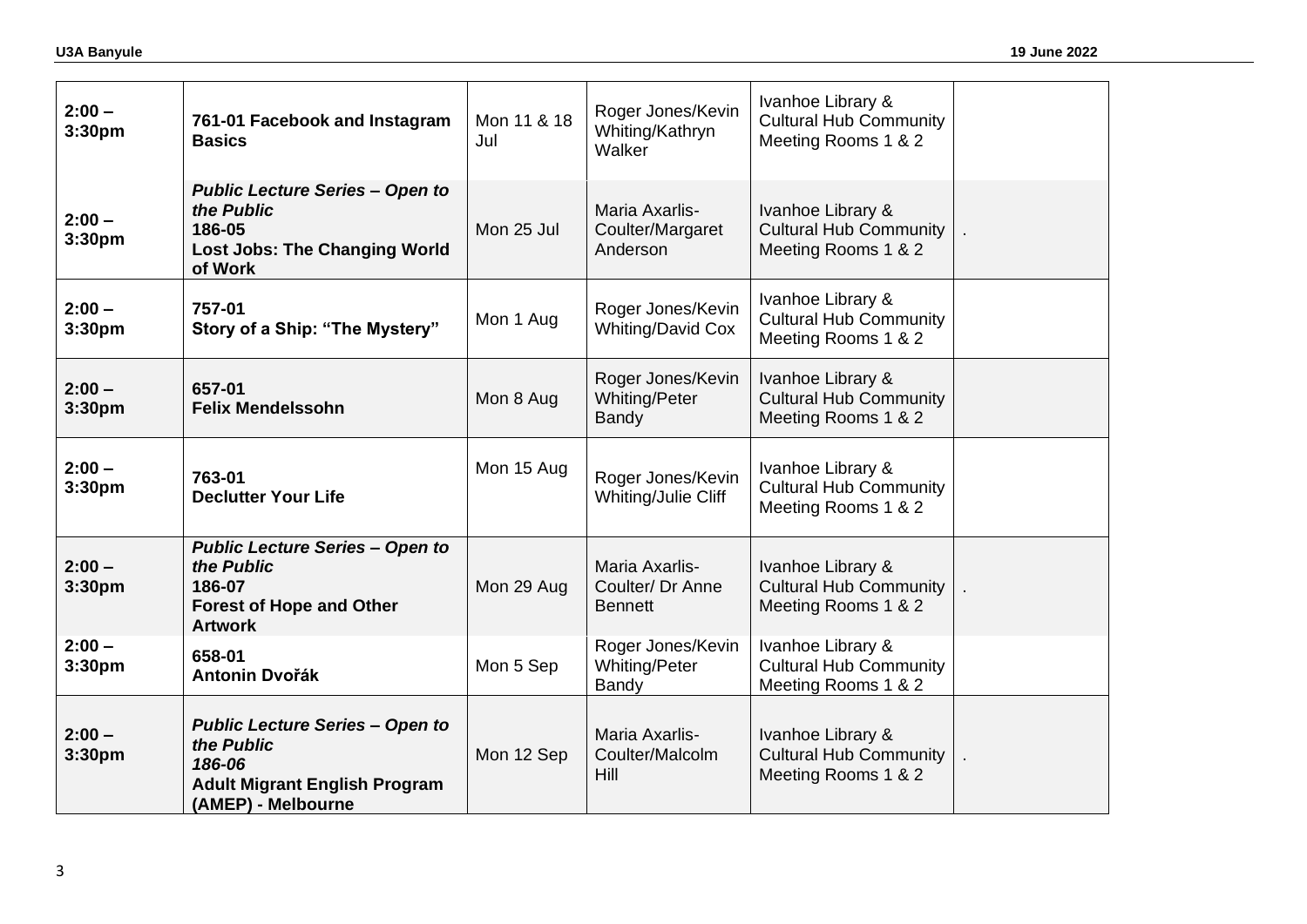| $2:00 - 3:30$ pm               | 800-01<br>Fun Quiz (1)                                                                                      | Mon 19 Sep | Sharon<br>Karasmanis/David<br>O'Brien               | Ivanhoe Library &<br><b>Cultural Hub Community</b><br>Meeting Rooms 1 & 2 |  |
|--------------------------------|-------------------------------------------------------------------------------------------------------------|------------|-----------------------------------------------------|---------------------------------------------------------------------------|--|
| $2:00 -$<br>3:30pm             | 780-01<br><b>Australian Art</b><br><b>Collectors/Collections</b>                                            | Mon 3 Oct  | Roger Jones/Kevin<br>Whiting/Dr Michael<br>Moignard | Ivanhoe Library &<br><b>Cultural Hub Community</b><br>Meeting Rooms 1 & 2 |  |
| $2:00 -$<br>3:30pm             | 778-01<br><b>Back to the USSR</b>                                                                           | Mon 10 Oct | Roger Jones/Kevin<br>Whiting/Nick<br><b>Szwed</b>   | Ivanhoe Library &<br><b>Cultural Hub Community</b><br>Meeting Rooms 1 & 2 |  |
| $2:00 -$<br>3:30 <sub>pm</sub> | 779-01<br><b>Rangers On the Frontline of</b><br><b>Conservation</b>                                         | Mon 17 Oct | Roger Jones/Kevin<br>Whiting/Tim<br>Schneider       | Ivanhoe Library &<br><b>Cultural Hub Community</b><br>Meeting Rooms 1 & 2 |  |
| $2:00 -$<br>3:30 <sub>pm</sub> | <b>Public Lecture Series - Open to</b><br>the Public<br>186-08<br>The Power of Story. A Writer's<br>Journey | Mon 24 Oct | Maria Axarlis-<br>Coulter/Dr Arnold<br>Zable        | Ivanhoe Library &<br><b>Cultural Hub Community</b><br>Meeting Rooms 1 & 2 |  |
| $2:00 -$<br>3:30 <sub>pm</sub> | 776-01<br>PNG, Next Door but a World<br>Away                                                                | Mon 31 Oct | Roger Jones/Kevin<br>Whiting/Graham<br>Goeby        | Ivanhoe Library &<br><b>Cultural Hub Community</b><br>Meeting Rooms 1 & 2 |  |
| $2:00 -$<br>3:30 <sub>pm</sub> | 790-01<br><b>Migration - Stories from</b><br><b>Banyule</b>                                                 | Mon 7 Nov  | Roger Jones/Kevin<br>Whiting/Lella<br>Cariddi       | Ivanhoe Library &<br><b>Cultural Hub Community</b><br>Meeting Rooms 1 & 2 |  |
| $2:00 -$<br>3:30 <sub>pm</sub> | 801-01<br>Fun Quiz (2)                                                                                      | Mon 14 Nov | Sharon<br>Karasmanis/David<br>O'Brien               | Ivanhoe Library &<br><b>Cultural Hub Community</b><br>Meeting Rooms 1 & 2 |  |
| $2:00 -$<br>3:30pm             | 672-01<br><b>Annual Forum</b>                                                                               | Mon 21 Nov | <b>Judith Craze</b>                                 | To be advised (TBA)                                                       |  |

| Tuesday     |        | <b>SEMESTER 2, 2022 COURSE PROGRAM</b> |                          |              |                                             |  |
|-------------|--------|----------------------------------------|--------------------------|--------------|---------------------------------------------|--|
| <b>Time</b> | Course | <b>Dates</b>                           | <b>Facilitator/Tutor</b> | <b>Venue</b> | <b>Cost and other</b><br><b>Information</b> |  |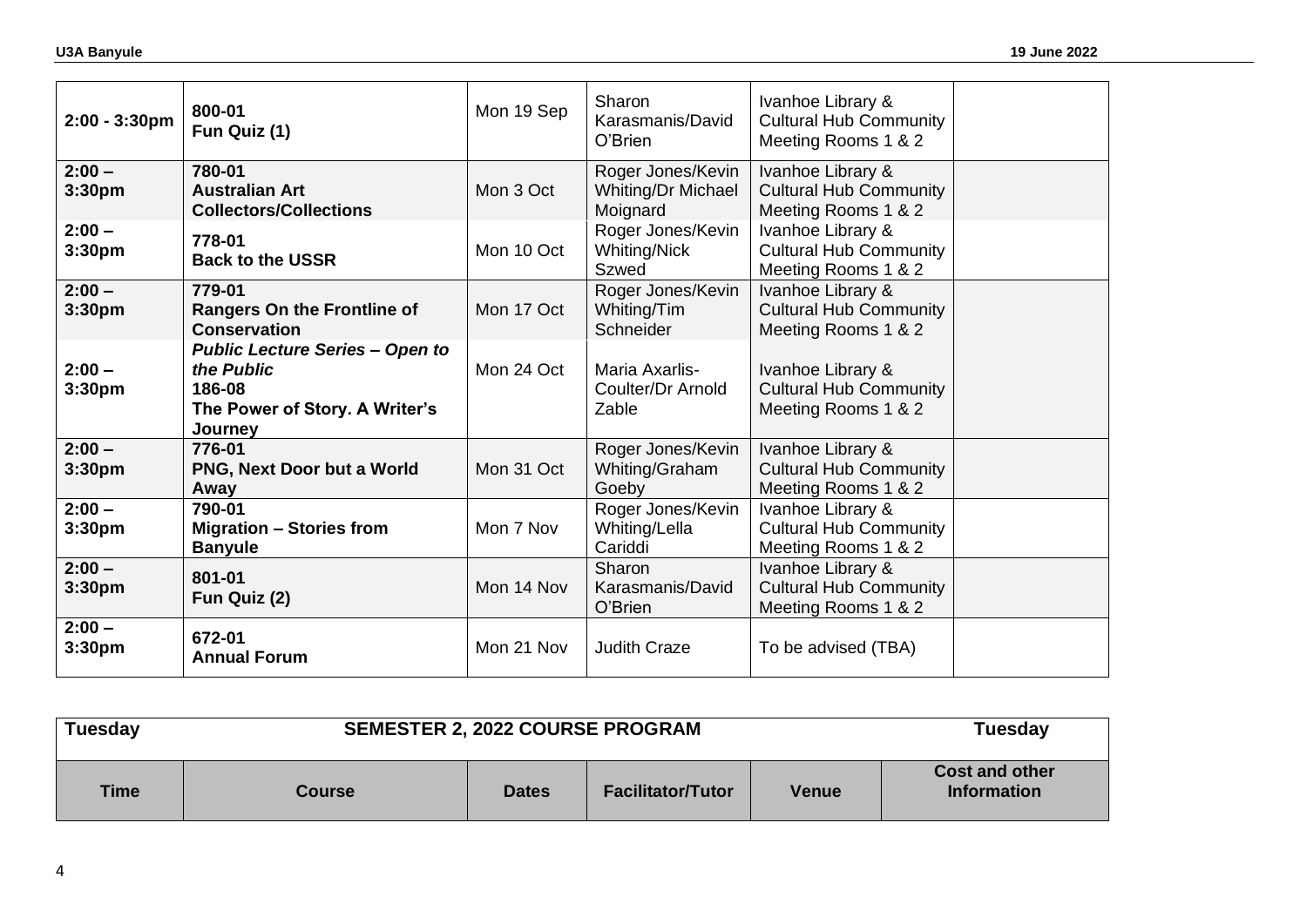| $9:15 -$<br>10:15am          | 241-02<br><b>Tai Chi for experienced</b><br>participants | Tues from 12<br>$Jul - 22 Nov$                    | Diana McCormack                 | Ivanhoe<br>Library &<br><b>Cultural Hub</b><br>Community<br>Meeting<br>Rooms 1 & 2 | Comfortable clothes and<br>flat shoes are<br>recommended.                                                     |
|------------------------------|----------------------------------------------------------|---------------------------------------------------|---------------------------------|------------------------------------------------------------------------------------|---------------------------------------------------------------------------------------------------------------|
| $9:30$ am $-$<br><b>Noon</b> | 741-01<br><b>Tuesday Morning Short Walks</b><br>Group    | $12$ Jul $-22$<br>Nov                             | Lois Lee                        | <b>TBA</b>                                                                         | U3A Insurance does not<br>cover participants.                                                                 |
| $9:30$ am $-$<br><b>Noon</b> | 740-01<br><b>Rambles Near and Far</b>                    | 2 $nd &$<br>4thTues from<br>$12$ Jul $-22$<br>Nov | Penny<br>Braybrook/Jo<br>Towler | <b>TBA</b>                                                                         | U3A Insurance does not<br>cover participants.                                                                 |
| $10:00am -$<br><b>Noon</b>   | $6 - 01$<br><b>Book Group 1</b>                          | 4th Tues<br>from Jul $26 -$<br>22 Nov             | Margaret Murphy                 | Members'<br>homes                                                                  |                                                                                                               |
| $10:30 -$<br>11:15am         | 472-01<br>Tai Chi - Gentle Exercise (Class<br>1)         | Tues from<br>$12$ Jul $-22$<br>Nov                | Jan Ramp                        | Ivanhoe<br>Library &<br><b>Cultural Hub</b><br>Community<br>Meeting<br>Rooms 1 & 2 | Classes will not meet<br>during school holidays.<br>Comfortable clothes and<br>flat shoes are<br>recommended. |
| $10.30am -$<br><b>Noon</b>   | 596-01<br><b>German Beginners - Level 1</b>              | Tues from<br>$12$ Jul $-22$<br>Nov                | Glenda Hansen                   | Ivanhoe<br>Library &<br><b>Cultural Hub</b><br><b>Meeting Room</b><br>1            | Classes will not meet<br>during school holidays.<br>Small fee for photocopying<br>of supplementary material.  |
| $11:30am -$<br>12:15pm       | 473-01<br>Tai Chi - Gentle Exercise (Class<br>2)         | Tues from<br>$12$ Jul $-22$<br>Nov                | Jan Ramp                        | Ivanhoe<br>Library &<br><b>Cultural Hub</b><br>Community<br>Meeting<br>Rooms 1 & 2 | Classes will not meet<br>during school holidays.<br>Comfortable clothes and<br>flat shoes are<br>recommended. |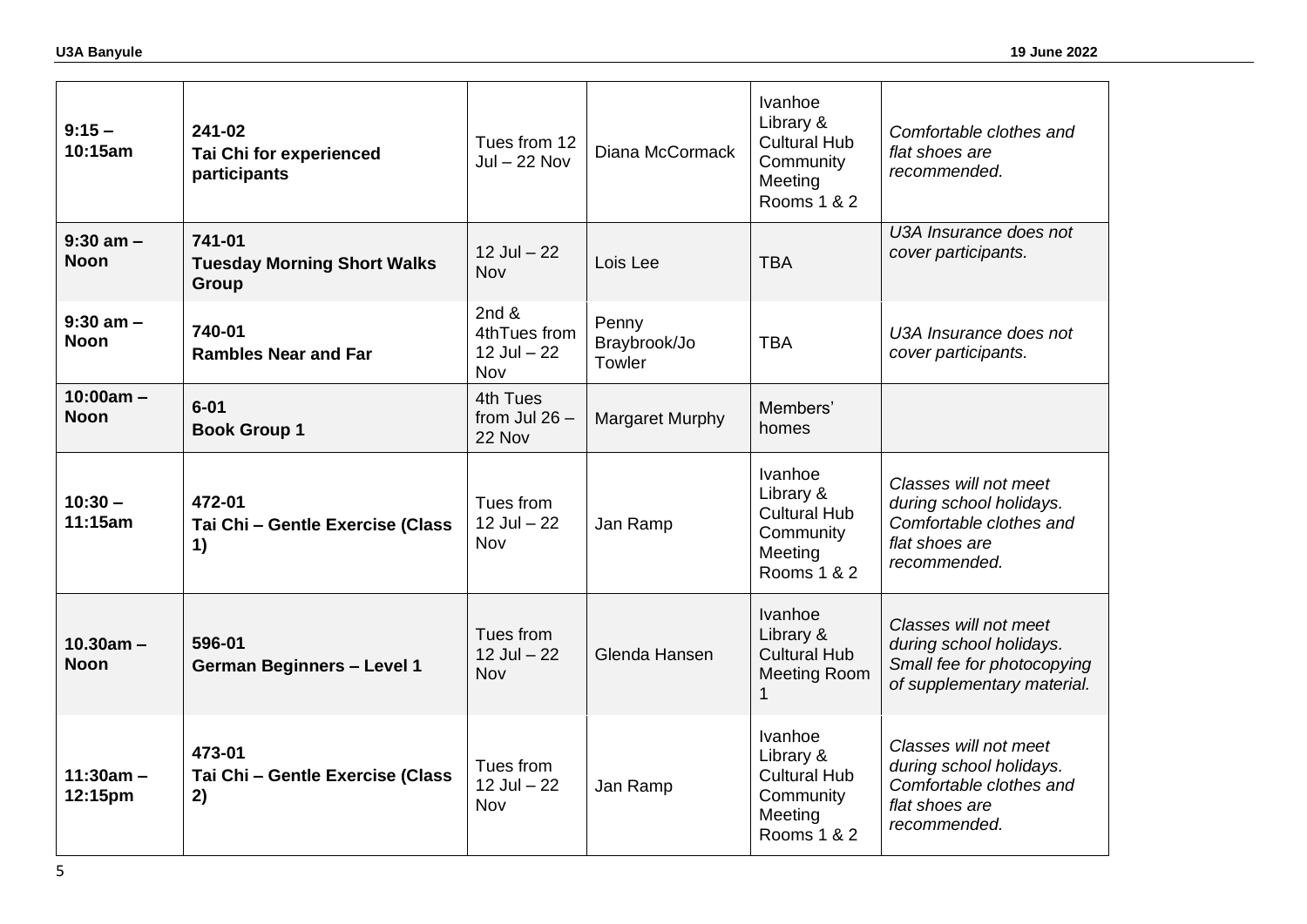| $12:30 -$<br>1:45pm            | 715-01<br><b>Italian Level 1</b>                                                                                                                                                                                                                                                                                                                                                                                 | Tues from 12<br>$Jul - 22 Nov$ | Gabriella (Gabby)<br>Zito | Ivanhoe<br>Library &<br><b>Cultural Hub</b><br>Community<br><b>Meeting Room</b>    | Classes will not meet<br>during school holidays |  |  |  |
|--------------------------------|------------------------------------------------------------------------------------------------------------------------------------------------------------------------------------------------------------------------------------------------------------------------------------------------------------------------------------------------------------------------------------------------------------------|--------------------------------|---------------------------|------------------------------------------------------------------------------------|-------------------------------------------------|--|--|--|
| $12:30 -$<br>2:00pm            | 694-01<br><b>German - Beginners Level 2</b><br>(Advanced Beginners)                                                                                                                                                                                                                                                                                                                                              | Tues from 12<br>$Jul - 22 Nov$ | Glenda Hansen             | Ivanhoe<br>Library &<br><b>Cultural Hub</b><br><b>Meeting Room</b><br>1            | Classes will not meet<br>during school holidays |  |  |  |
| $1:00 -$<br>2:30pm             | 588-02<br><b>Singing for Pleasure</b>                                                                                                                                                                                                                                                                                                                                                                            | Tues from 12<br>$Jul - 22 Nov$ | <b>Nancy Cornwallis</b>   | Uniting<br>Church,<br>Rosanna                                                      |                                                 |  |  |  |
| <b>Weekly</b>                  | This group is open to all, no auditions or experience are necessary; you don't need to be able to read music. The only<br>requirement is that members are willing to try all kinds of songs, sometimes in other languages, with occasional<br>performances for motivation. New members are welcome. It is generally easier for new singers to join early in the year,<br>but new members are also welcome later. |                                |                           |                                                                                    |                                                 |  |  |  |
| $1:00 -$<br>3:00 <sub>pm</sub> | 583-02<br><b>Mahjong 2</b>                                                                                                                                                                                                                                                                                                                                                                                       | Tues from 12<br>$Jul - 22 Nov$ | Dale Hall                 | Community<br>Hall, Macleod                                                         |                                                 |  |  |  |
| $1.30 -$<br>3:00pm             | 777-01<br><b>Poetry Over Time</b>                                                                                                                                                                                                                                                                                                                                                                                | Tues from 12<br>$Jul - 22 Nov$ | Ann Ritchie               | Shop 48 The<br>Harmony<br>Centre,<br><b>Ground Floor</b>                           | Classes will not meet<br>during school holidays |  |  |  |
| $2:00 -$<br>3:30pm             | 766-01<br><b>New Members Welcome</b>                                                                                                                                                                                                                                                                                                                                                                             | 12 Jul                         | Milena Maranville         | Ivanhoe<br>Library &<br><b>Cultural Hub</b><br>Community<br>Meeting<br>Rooms 1 & 2 |                                                 |  |  |  |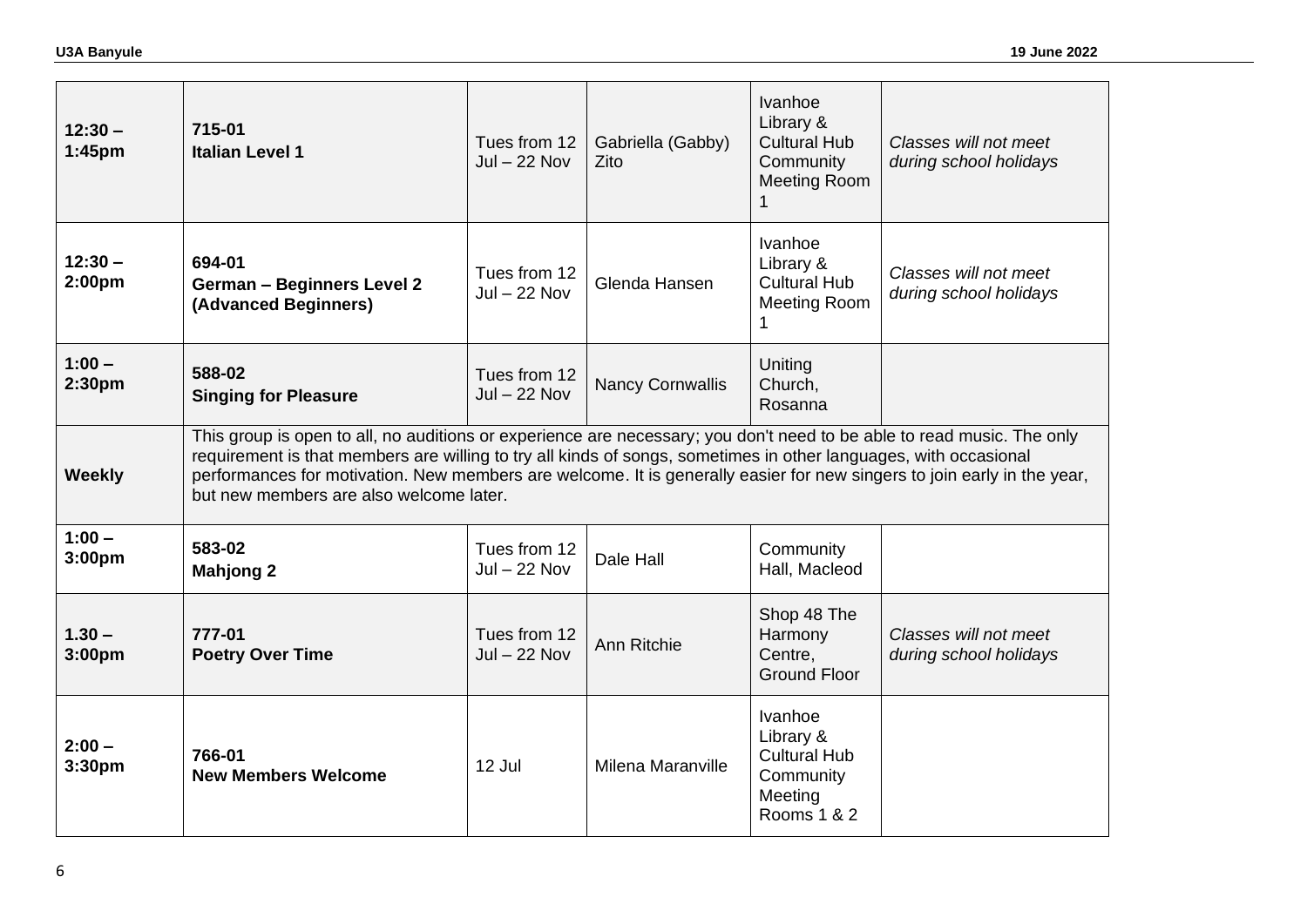| $2:00 -$<br>3:30pm | 598-02<br>The Joy of Shakespeare                                      | Tues from 19<br>$Jul - 22 Nov$                        | <b>Audrey Davies</b>                           | Ivanhoe<br>Library &<br><b>Cultural Hub</b><br>Community<br><b>Meeting Room</b>                          | Classes will not meet<br>during school holidays. |
|--------------------|-----------------------------------------------------------------------|-------------------------------------------------------|------------------------------------------------|----------------------------------------------------------------------------------------------------------|--------------------------------------------------|
| $2:30 -$<br>4:00pm | 762-01<br><b>How to Take Better Photos</b><br><b>While Having Fun</b> | Tues 26 Jul,<br>16 Aug, 20<br>Sep, 18 Oct,<br>15 Nov. | John Jones-Parry                               | Ivanhoe<br>Library &<br><b>Cultural Hub</b><br>Community<br><b>Meeting Room</b><br>$\overline{2}$        |                                                  |
| $2:30 -$<br>4:00pm | 781-01<br><b>One Hundred Years of Women's</b><br><b>Fashion</b>       | Tues 19 Jul<br>& 9 Aug                                | Sharon<br>Karasmanis/Jenny<br><b>McKinnnis</b> | Ivanhoe<br>Library &<br><b>Cultural Hub</b><br>Community<br><b>Meeting Room</b><br>$\overline{2}$        |                                                  |
| $2:30 -$<br>4:00pm | 767-01<br><b>Music of History: 'La</b><br>Marseillaise de la Commune' | Tues 11 Oct                                           | Sharon<br>Karasmanis/Dr<br>Alex Tyrell         | <b>Ivanhoe</b><br>Library &<br><b>Cultural Hub</b><br>Community<br><b>Meeting Room</b><br>$\overline{2}$ |                                                  |
| $2:30 -$<br>4:00pm | 767-02<br>Music of History: 'Esclarmonde'<br><b>Excerpts</b>          | Tues 25 Oct                                           | Sharon<br>Karasmanis/Dr<br>Alex Tyrell         | Ivanhoe<br>Library &<br><b>Cultural Hub</b><br>Community<br><b>Meeting Room</b><br>$\overline{2}$        |                                                  |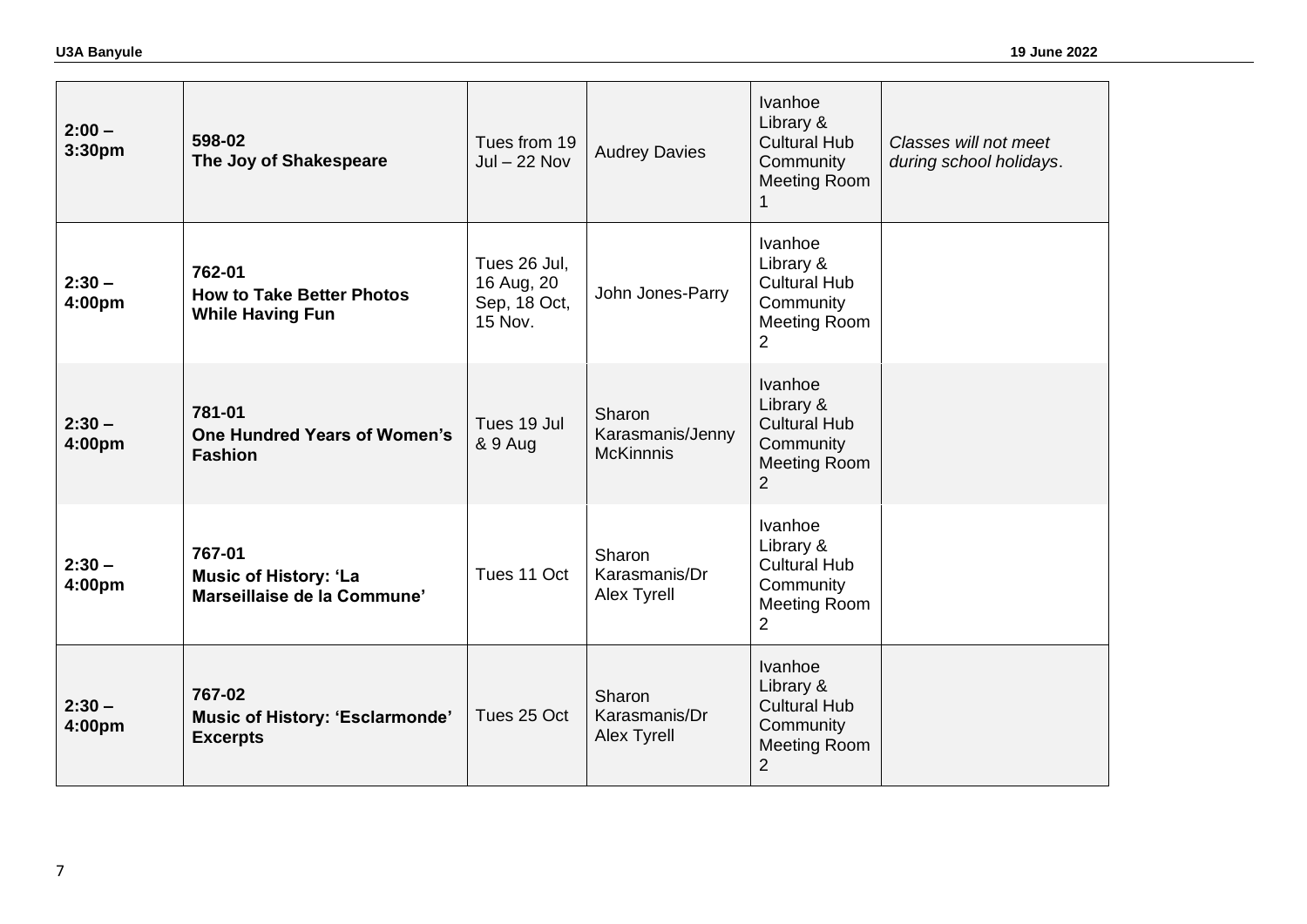| $2:30 -$<br>4:00pm | 767-03<br><b>Music of History: World War 1</b><br><b>Musical Pieces</b> | Tues 8 Nov | Sharon<br>Karasmanis/Dr<br>Alex Tyrell | Ivanhoe<br>Library &<br><b>Cultural Hub</b><br>Community<br><b>Meeting Room</b><br>2 |  |
|--------------------|-------------------------------------------------------------------------|------------|----------------------------------------|--------------------------------------------------------------------------------------|--|
|--------------------|-------------------------------------------------------------------------|------------|----------------------------------------|--------------------------------------------------------------------------------------|--|

# **Wednesday SEMESTER 2, 2022 COURSE PROGRAM Wednesday**

| <b>Time</b>                | <b>Course</b>                          | <b>Dates</b>                       | <b>Facilitator/Tutor</b> | <b>Venue</b>                                                                       | <b>Cost and other</b><br><b>Information</b>                                                                 |
|----------------------------|----------------------------------------|------------------------------------|--------------------------|------------------------------------------------------------------------------------|-------------------------------------------------------------------------------------------------------------|
| $9:30 -$<br>11:00am        | 587-02<br>Yoga                         | Wed from<br>$13$ Jul $-$<br>23 Nov | <b>Catherine Prowse</b>  | Ivanhoe<br>Library &<br><b>Cultural Hub</b><br>Community<br>Meeting<br>Rooms 1 & 2 | Please bring yoga mats<br>and blankets to each<br>class.<br>Classes will not meet<br>during school holidays |
| $9:30 -$<br>11:00am        | 791-01<br><b>Bridge for Beginners</b>  | Wed from<br>$13$ Jul $-$<br>23 Nov | lan Cox                  | Shop 48 The<br>Harmony Centre,<br><b>Ground Floor</b>                              | Classes will not meet<br>during school holidays                                                             |
| $10:00 -$<br>11:00am       | 610-01<br><b>Gentle Yoga - Class1</b>  | Wed from<br>$13$ Jul $-$<br>23 Nov | Liz Waud                 | St George's Church,<br><b>Upper Meeting Room</b>                                   | Please bring yoga mats<br>and blankets to each<br>class. Classes will not<br>meet during school<br>holidays |
| $11:15am -$<br>12:15pm     | 747-01<br><b>Gentle Yoga - Class 2</b> | Wed from<br>$13$ Jul $-$<br>23 Nov | Liz Waud                 | St George's Church,<br><b>Upper Meeting Room</b>                                   | Please bring yoga mats<br>and blankets to each class.<br>Classes will not meet<br>during school holidays    |
| $10:00am -$<br><b>Noon</b> | 24-02<br><b>Music Appreciation</b>     | Wed from<br>$13$ Jul $-9$<br>Nov   | <b>Noel Griffith OAM</b> | Griffith Residence, 36<br>Wallis Ave, Ivanhoe<br>East                              |                                                                                                             |
|                            |                                        |                                    |                          |                                                                                    |                                                                                                             |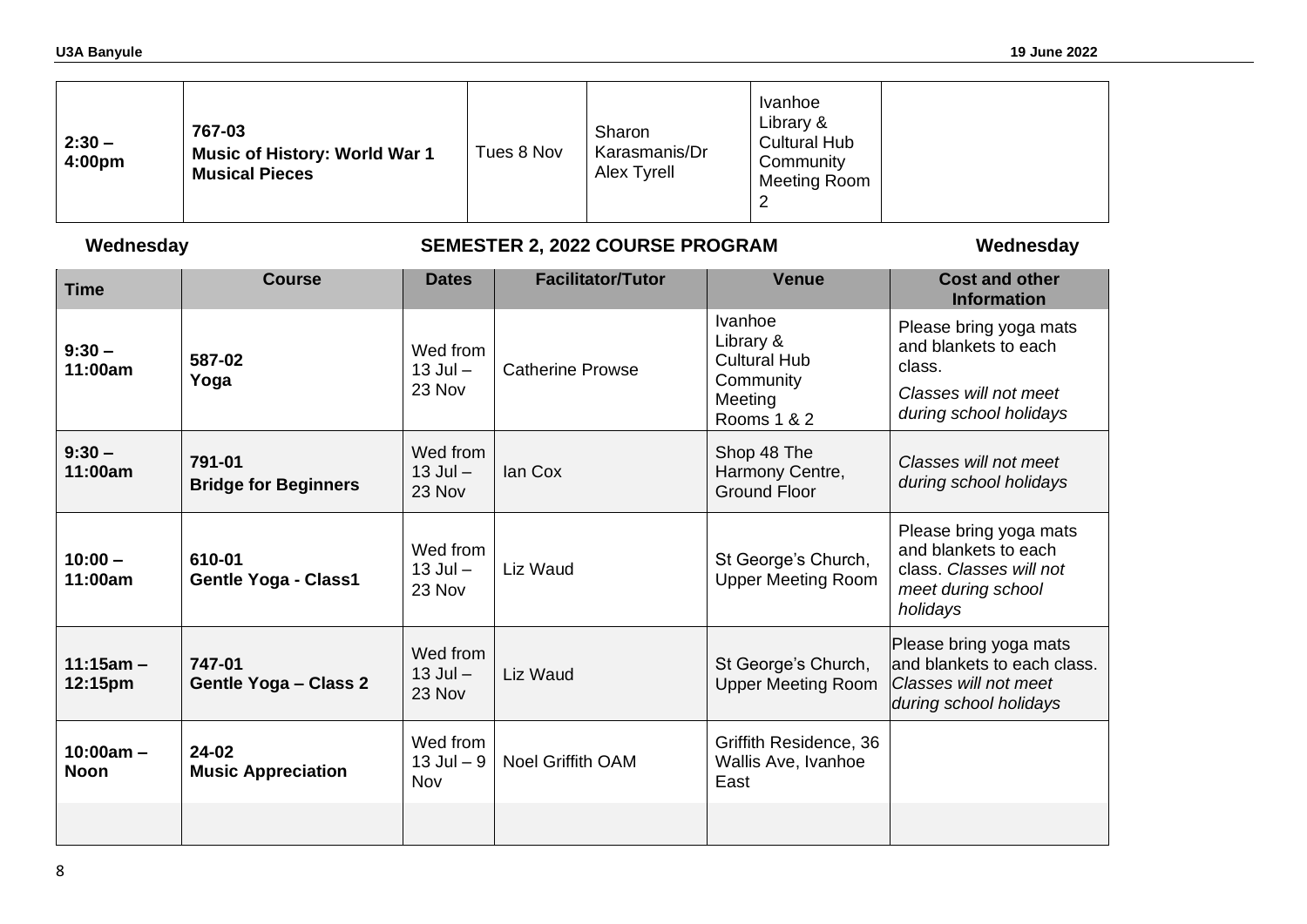| $11:30am -$<br>1:00 <sub>pm</sub> | 157-01<br><b>French Level 4</b>                                         | Wed from<br>$13$ Jul $-$<br>23 Nov              | <b>Elsa McCarthy</b>                                                | Ivanhoe Library &<br><b>Cultural Hub</b><br><b>Community Meeting</b><br>Room 2      | Classes will not meet in the<br>school holidays.                  |
|-----------------------------------|-------------------------------------------------------------------------|-------------------------------------------------|---------------------------------------------------------------------|-------------------------------------------------------------------------------------|-------------------------------------------------------------------|
| $11:30am -$<br>1:00pm             | 586-01<br><b>Creative Knitting</b>                                      | 2nd & 4th<br>Wed from<br>$13$ Jul $-$<br>23 Nov | Diana McCormack                                                     | Ivanhoe Library &<br><b>Cultural Hub</b><br><b>Community Meeting</b><br>Room 1      | Wool Purchase.                                                    |
| $1:15 -$<br>3:15 <sub>pm</sub>    | 745-01<br><b>Lawn Bowls for Fun</b>                                     | Wed from<br>$13$ Jul $-$<br>23 Nov              | <b>Brian James</b>                                                  | City of Heidelberg<br><b>Bowling Club</b>                                           | These sessions will not be<br>held during the school<br>holidays. |
| $2:00 -$<br>4:00pm                | 245-01<br>Croquet - an<br>introduction                                  | Wed from<br>$5$ Oct $-9$<br>Nov                 | <b>Jeff Rowe</b>                                                    | Ivanhoe Park Croquet<br>Club                                                        |                                                                   |
| $2:00 -$<br>4:00pm                | 789-01<br><b>Pencil and Paint</b>                                       | 2nd & 4th<br>Wed from<br>$13$ Jul $-$<br>23 Nov | Mimmo Cozzolino                                                     | Ivanhoe Library &<br><b>Cultural Hub</b><br><b>Community Meeting</b><br>Rooms 1 & 2 |                                                                   |
| $2:00 -$<br>3:30pm                | 758-01<br><b>The Science Behind</b><br><b>Climate Change</b>            | <b>Wed 20</b><br>Jul                            | Suzanne & Andrew<br>Lees/Sharon<br>Karasmanis/Dr Tim<br>Davis       | Ivanhoe Library &<br><b>Cultural Hub</b><br><b>Community Meeting</b><br>Rooms 1 & 2 |                                                                   |
| $2:00 -$<br>3:30pm                | 769-01<br><b>Vive La France</b>                                         | Wed 3<br>Aug                                    | <b>Sharon Karasmanis</b><br>/Suzanne & Andrew<br>Lees               | Ivanhoe Library &<br><b>Cultural Hub</b><br><b>Community Meeting</b><br>Rooms 1 & 2 |                                                                   |
| $2:00 -$<br>3:30pm                | 756-01<br><b>Stroke in Australia</b>                                    | Wed 17<br>Aug                                   | Suzanne & Andrew<br>Lees/Sharon<br>Karasmanis/Dr Anna<br>Balabanski | Ivanhoe Library &<br><b>Cultural Hub</b><br><b>Community Meeting</b><br>Rooms 1 & 2 |                                                                   |
| $2:00 -$<br>3:30pm                | 770-01<br>Development of the<br><b>Cochlear Implant (Bionic</b><br>Ear) | Wed 7<br>Sep                                    | Suzanne & Andrew<br>Lees/Sharon<br>Karasmanis/Profs                 | Ivanhoe Library &<br><b>Cultural Hub</b><br><b>Community Meeting</b><br>Rooms 1 & 2 |                                                                   |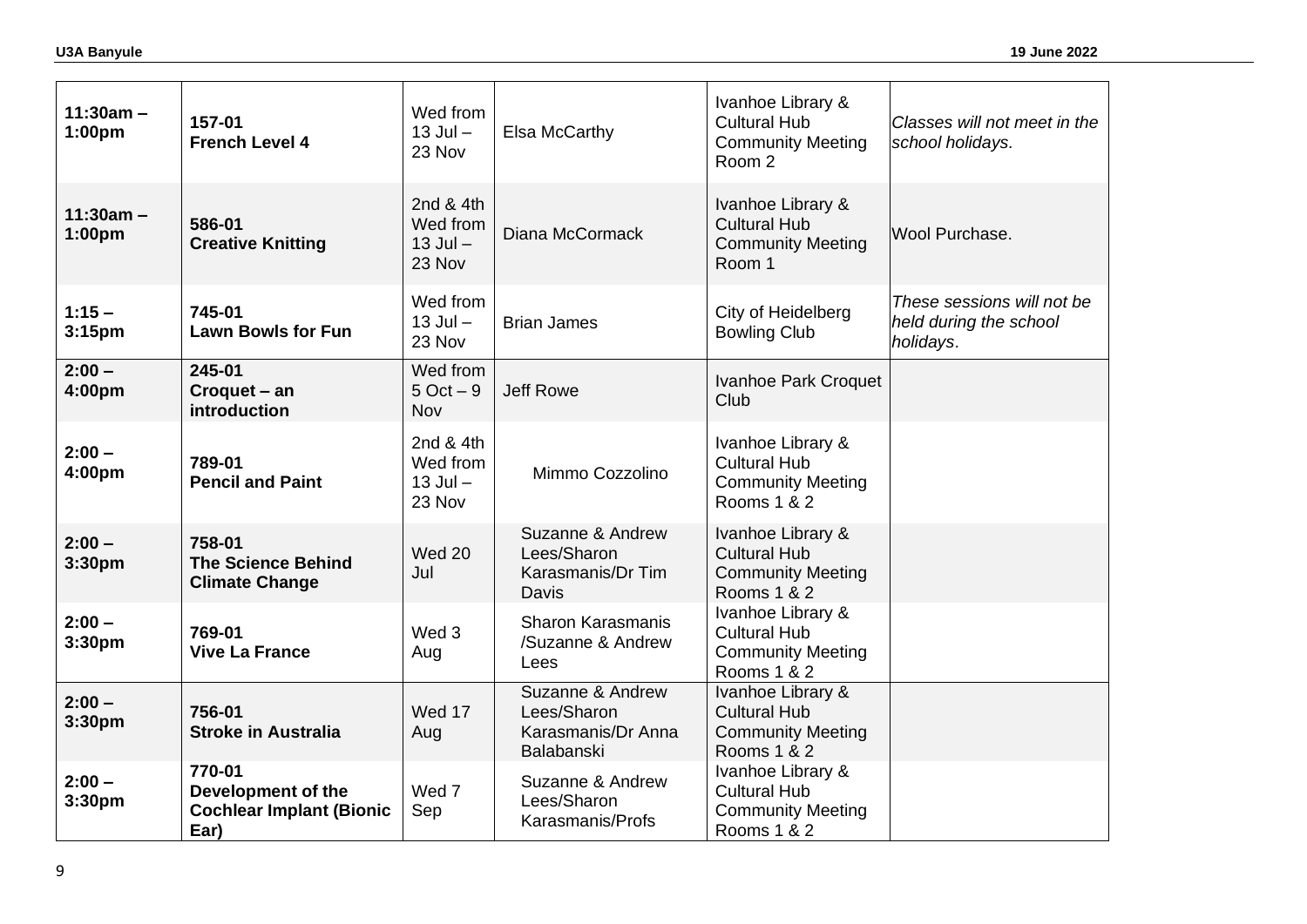|                                |                                                                          |                     | Peter Seligman and                                               |                                                                                     |  |
|--------------------------------|--------------------------------------------------------------------------|---------------------|------------------------------------------------------------------|-------------------------------------------------------------------------------------|--|
|                                |                                                                          |                     | Rob Shepherd                                                     |                                                                                     |  |
| $2:00 -$<br>3:30 <sub>pm</sub> | 771-01<br><b>Bird Identification and</b><br><b>Local Bird Issues</b>     | Wed 5<br>Oct        | Suzanne & Andrew<br>Lees/Sharon<br>Karasmanis/Peter<br>Menkhorst | Ivanhoe Library &<br>Cultural Hub<br><b>Community Meeting</b><br>Rooms 1 & 2        |  |
| $2:00 -$<br>3:30 <sub>pm</sub> | 772-01<br>A Vision for the Yarra<br><b>River</b>                         | Wed 19<br>Oct       | Suzanne & Andrew<br>Lees/Sharon<br>Karasmanis/Andrew<br>Kelly    | Ivanhoe Library &<br>Cultural Hub<br><b>Community Meeting</b><br>Rooms 1 & 2        |  |
| $2:00 -$<br>3:30 <sub>pm</sub> | 774-01<br><b>Yarra River</b><br><b>Environmental Watering</b><br>Program | Wed 2<br><b>Nov</b> | Suzanne & Andrew<br>Lees/Sharon<br>Karasmanis/Sarah<br>Gaskill   | Ivanhoe Library &<br>Cultural Hub<br><b>Community Meeting</b><br>Rooms 1 & 2        |  |
| $2:00 -$<br>3:30 <sub>pm</sub> | 773-01<br>Yarra Flats Park – A<br><b>Vision into Reality</b>             | Wed 16<br>Nov       | Suzanne Lees &<br>Sharon Karasmanis/<br>Andrew Lees              | Ivanhoe Library &<br><b>Cultural Hub</b><br><b>Community Meeting</b><br>Rooms 1 & 2 |  |

| <b>Thursday</b>            |                                                     |                                                              | <b>SEMESTER 2, 2022 COURSE PROGRAM</b> | <b>Thursday</b>                                                                     |                                                 |
|----------------------------|-----------------------------------------------------|--------------------------------------------------------------|----------------------------------------|-------------------------------------------------------------------------------------|-------------------------------------------------|
| <b>Time</b>                | <b>Course</b>                                       | <b>Dates</b>                                                 | <b>Facilitator/Tutor</b>               | <b>Venue</b>                                                                        | <b>Cost and other</b><br><b>Information</b>     |
| $10:00am -$<br><b>Noon</b> | 7-01<br><b>Book Group 2</b>                         | <b>Thu 28</b><br>Jul $-24$<br><b>Nov</b>                     | Valerie MacPhee                        | Members' Homes                                                                      |                                                 |
| $10:00am -$<br><b>Noon</b> | 562-01<br><b>Annual General Meeting</b>             | <b>Thu 18</b><br>Aug                                         | Milena Maranville                      | Ivanhoe Library &<br><b>Cultural Hub</b><br><b>Community Meeting</b><br>Rooms 1 & 2 |                                                 |
| $10:30am -$<br>Noon        | 568-02<br><b>Scottish Country</b><br><b>Dancing</b> | 1st, 3rd,<br>4th & 5th<br>Thu from<br>$21$ Jul $-$<br>24 Nov | Joyce Parsons                          | <b>Old Shire Offices</b>                                                            | Classes will not meet in<br>the school holidays |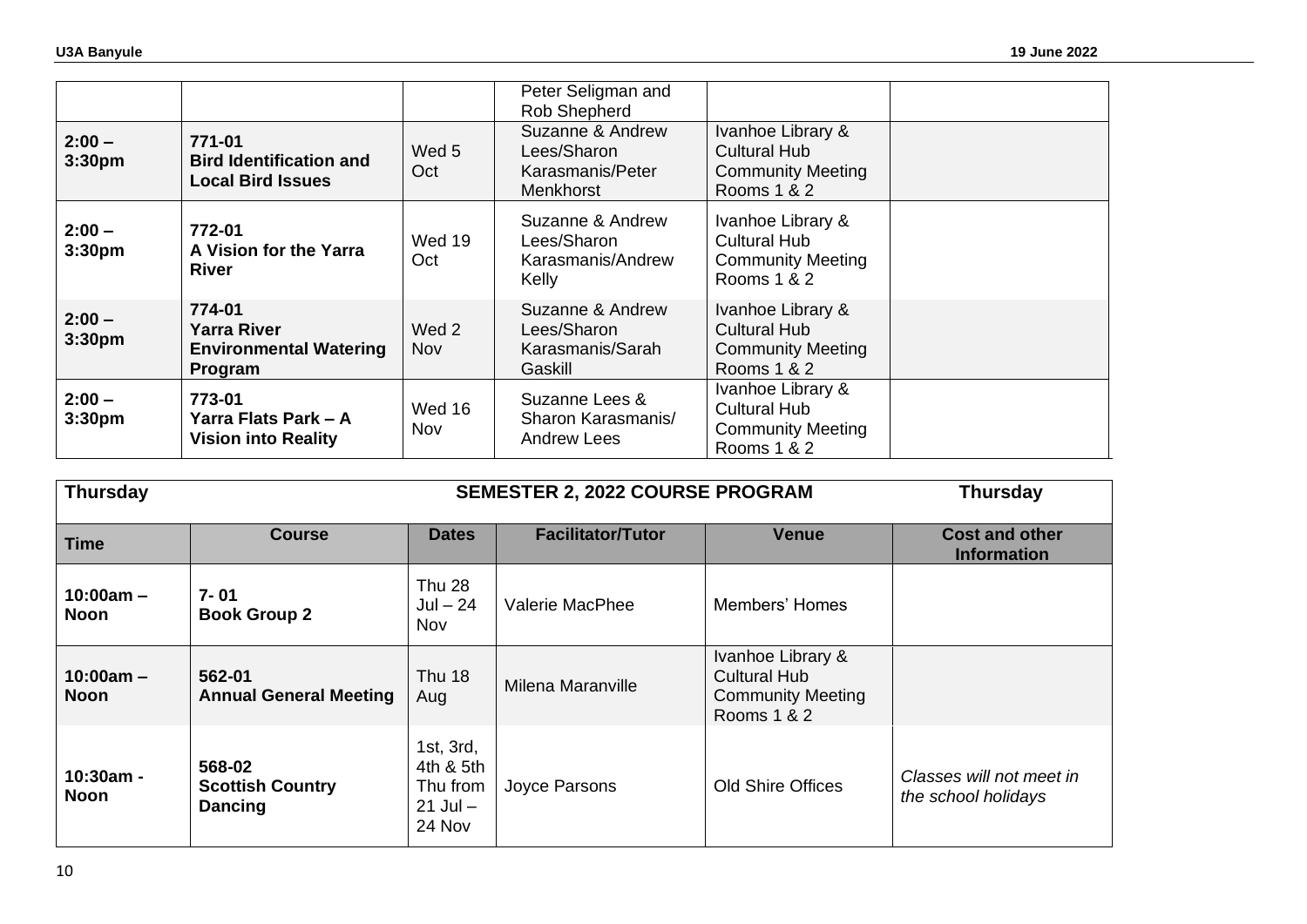| $11:00am -$<br><b>Noon</b>        | 792-01<br><b>Rock 'n Roll Dancing</b><br><b>Basics</b>               | <b>Thurs</b><br>from 14<br>$Jul - 24$<br>Nov | Deborah Krause                                                      | <b>Macleod Community</b><br>Hall, Macleod                                           | Classes will not meet<br>during school holidays.<br>U3A Insurance does not<br>cover participants. |
|-----------------------------------|----------------------------------------------------------------------|----------------------------------------------|---------------------------------------------------------------------|-------------------------------------------------------------------------------------|---------------------------------------------------------------------------------------------------|
| $11:30am -$<br>1:00 <sub>pm</sub> | 755-03<br>The Impacts of COVID<br>and the Ukraine<br><b>Invasion</b> | <b>Thu 28</b><br>Jul                         | Helen<br>Cochrane/Elizabeth<br>Drummond/ Dr David<br>Dorward        | Ivanhoe Library &<br><b>Cultural Hub</b><br><b>Community Meeting</b><br>Rooms 1 & 2 |                                                                                                   |
| $11:30am -$<br>1:00pm             | 753-01<br><b>Investment Basics and</b><br><b>Social Modelling</b>    | Thu $4,$<br>11 & 25<br>Aug                   | Helen<br>Cochrane/Elizabeth<br>Drummond/Dr Ian<br>Wright            | Ivanhoe Library &<br><b>Cultural Hub</b><br><b>Community Meeting</b><br>Rooms 1 & 2 |                                                                                                   |
| $11:30am -$<br>1:00pm             | 752-01<br>Dictatorship and<br><b>Revolution in Burma</b>             | Thu 1<br>Sep                                 | Helen<br>Cochrane/Elizabeth<br>Drummond/Jill Jameson                | Ivanhoe Library &<br><b>Cultural Hub</b><br><b>Community Meeting</b><br>Rooms 1 & 2 |                                                                                                   |
| $11:30am -$<br>1:00pm             | 754-01<br><b>Preservation of</b><br><b>Personal Collections</b>      | Thu <sub>8</sub><br>Sep                      | Helen<br>Cochrane/Elizabeth<br>Drummond/Debra Parry                 | Ivanhoe Library &<br><b>Cultural Hub</b><br><b>Community Meeting</b><br>Rooms 1 & 2 |                                                                                                   |
| $11:30am -$<br>1:00pm             | 759-01<br><b>North-East Link</b><br>Program                          | <b>Thu 15</b><br>Sep                         | Helen<br>Cochrane/Elizabeth<br>Drummond/ Elizabeth<br>Patena        | Ivanhoe Library &<br><b>Cultural Hub</b><br><b>Community Meeting</b><br>Rooms 1 & 2 |                                                                                                   |
| $11:30am -$<br>1:00pm             | 760-01<br><b>Hammurabi's Law Code</b>                                | Thu 6 &<br>13 Oct                            | Helen<br>Cochrane/Elizabeth<br>Drummond/Robert<br><b>Bender OAM</b> | Ivanhoe Library &<br><b>Cultural Hub</b><br><b>Community Meeting</b><br>Rooms 1 & 2 |                                                                                                   |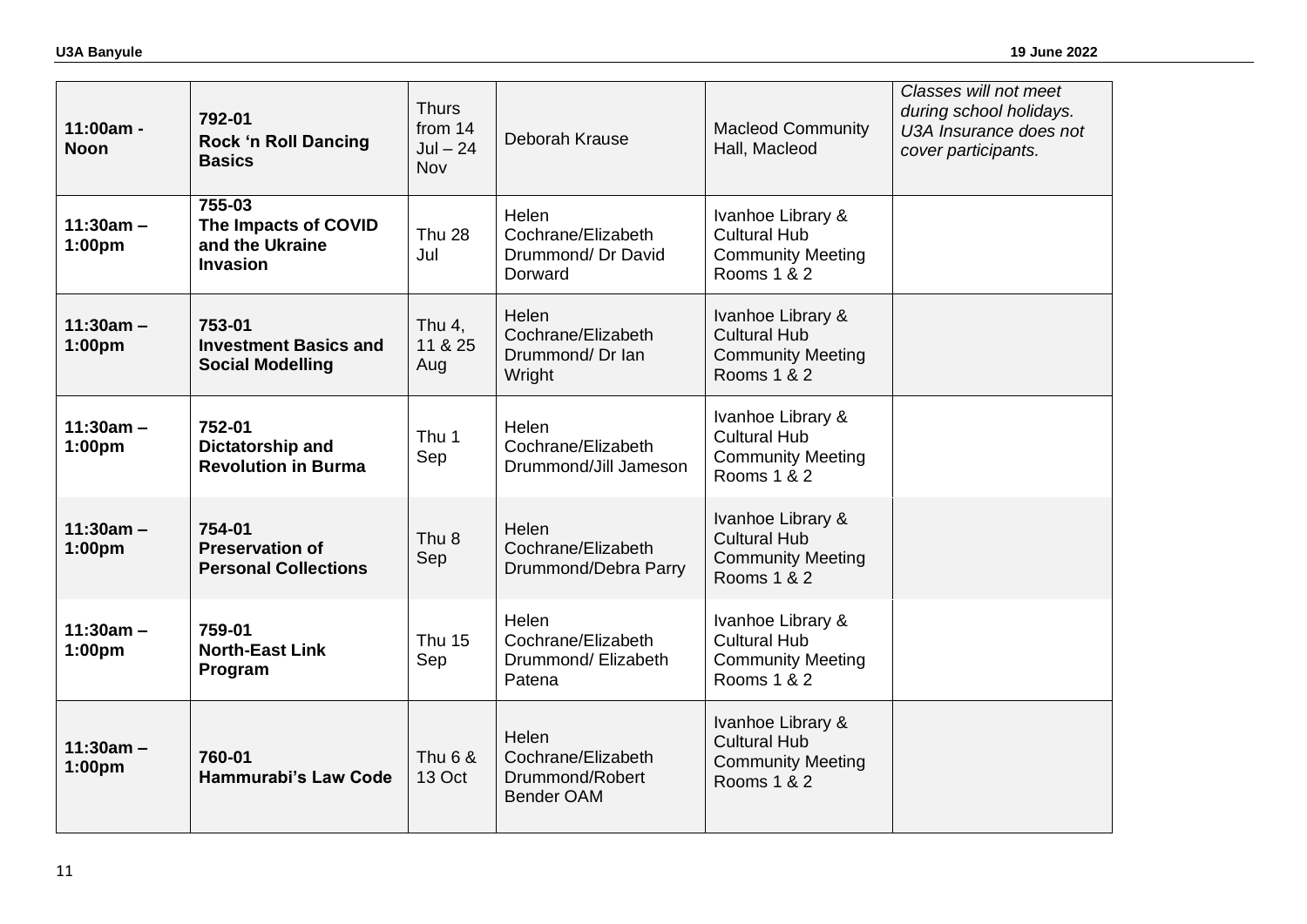| $11:30am -$<br>1:00pm             | 764-01<br><b>Exhuming the Buried</b><br><b>Truth</b>                   | <b>Thu 20</b><br>Oct                         | Helen<br>Cochrane/Elizabeth<br>Drummond/Dr Jim<br>Poulter        | Ivanhoe Library &<br><b>Cultural Hub</b><br><b>Community Meeting</b><br>Rooms 1 & 2 |                                                                                                   |
|-----------------------------------|------------------------------------------------------------------------|----------------------------------------------|------------------------------------------------------------------|-------------------------------------------------------------------------------------|---------------------------------------------------------------------------------------------------|
| $11:30am -$<br>1:00 <sub>pm</sub> | 764-02<br><b>What Treaty?</b>                                          | <b>Thu 27</b><br>Oct                         | Helen<br>Cochrane/Elizabeth<br>Drummond/Dr Jim<br><b>Poulter</b> | Ivanhoe Library &<br><b>Cultural Hub</b><br><b>Community Meeting</b><br>Rooms 1 & 2 |                                                                                                   |
| $11:30am -$<br>1:00pm             | 782-01<br><b>Urban Forest Strategy in</b><br><b>Banyule</b>            | Thu <sub>3</sub><br><b>Nov</b>               | Helen<br>Cochrane/Elizabeth<br>Drummond/Ben de<br>Klepper        | Ivanhoe Library &<br><b>Cultural Hub</b><br><b>Community Meeting</b><br>Rooms 1 & 2 |                                                                                                   |
| $11:30am -$<br>1:00pm             | 788-01<br><b>The Abbey of Cluny</b><br>(Burgundy, France)              | Thu 17 &<br>24 Nov                           | Helen<br>Cochrane/Elizabeth<br>Drummond/Peter<br>Conlon          | Ivanhoe Library &<br><b>Cultural Hub</b><br><b>Community Meeting</b><br>Rooms 1 & 2 |                                                                                                   |
| Noon $-$<br>1:00pm                | 793-01<br><b>Rock 'n Roll Dancing</b><br><b>Beyond Basics</b>          | <b>Thurs</b><br>from 14<br>$Jul - 24$<br>Nov | Deborah Krause                                                   | <b>Macleod Community</b><br>Hall, Macleod                                           | Classes will not meet<br>during school holidays.<br>U3A Insurance does not<br>cover participants. |
| Noon-<br>2:00pm                   | 799-01<br><b>Scottish Country</b><br>Dancing -<br><b>Demonstration</b> | Thu 17<br>Nov                                | Joyce Parsons                                                    | East Ivanhoe Bowling<br>Club, Ivanhoe East                                          |                                                                                                   |
| $1:15 - 3:00 \text{pm}$           | 685-01<br><b>Current Affairs</b>                                       | Thu 14<br>$Jul - 24$<br>Nov                  | Dr Len Kelly                                                     | Ivanhoe Library &<br><b>Cultural Hub</b><br><b>Community Meeting</b><br>Rooms 1 & 2 |                                                                                                   |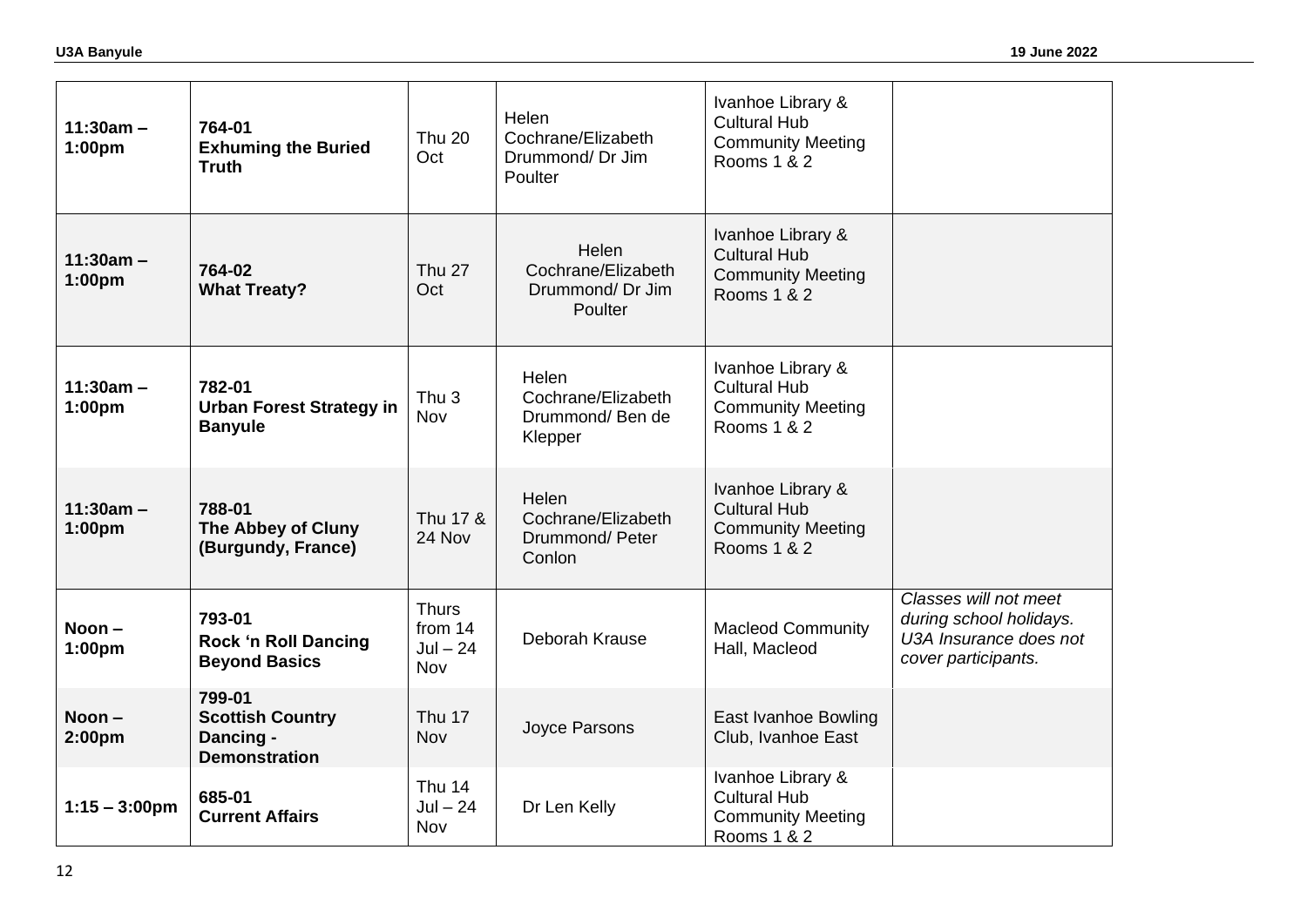| $1:30 - 3:00 \text{pm}$ | 592-01<br><b>French Level 3 (Group</b><br>2)               | Thu 14<br>$Jul - 24$<br>Nov       | Lucille Sadler     | Shop 48 The<br>Harmony Centre,<br>Ground Floor                                      |  |
|-------------------------|------------------------------------------------------------|-----------------------------------|--------------------|-------------------------------------------------------------------------------------|--|
| $3:15 - 4:45$ pm        | 570-06<br>The Medici Family of<br><b>Italy</b>             | <b>Thu 11</b><br>$Aug - 8$<br>Sep | Jane Davies        | Ivanhoe Library &<br><b>Cultural Hub</b><br><b>Community Meeting</b><br>Rooms 1 & 2 |  |
| $3:15 - 4:45$ pm        | 570-07<br><b>Henry V</b>                                   | Thu 15<br>$Sep-13$<br>Oct         | Jane Davies        | Ivanhoe Library &<br><b>Cultural Hub</b><br><b>Community Meeting</b><br>Rooms 1 & 2 |  |
| $3:15 - 4:45$ pm        | 570-08<br>'Cowboys & Injuns' -<br><b>The American West</b> | Thu 20<br>$Oct - 17$<br>Nov       | <b>Jane Davies</b> | Ivanhoe Library &<br><b>Cultural Hub</b><br><b>Community Meeting</b><br>Rooms 1 & 2 |  |

| <b>Friday</b>       |                                                               |                                                     | <b>SEMESTER 2, 2022 COURSE PROGRAM</b> |                                                                                           | <b>Friday</b>                                    |
|---------------------|---------------------------------------------------------------|-----------------------------------------------------|----------------------------------------|-------------------------------------------------------------------------------------------|--------------------------------------------------|
| <b>Time</b>         | <b>Course</b>                                                 | <b>Dates</b>                                        | <b>Facilitator/Tutor</b>               | <b>Venue</b>                                                                              | <b>Cost and other</b><br><b>Information</b>      |
| $9:15 -$<br>10:30am | 721-01<br><b>French Conversation -</b><br><b>Intermediate</b> | Weeks 2,<br>3, 4 & 8 & 5<br>Fri 15 Jul<br>$-25$ Nov | <b>Paule Cartwright</b>                | Ivanhoe<br>Library &<br>Cultural Hub,<br>Meeting Room                                     | Classes will not meet in the<br>school holidays  |
| $9:30 -$<br>10:30am | 702-01<br><b>Pilates for Over-50's</b>                        | Fri 15 Jul<br>$-25$ Nov                             | <b>Robyn Stephens</b>                  | <b>Ivanhoe</b><br>Library &<br><b>Cultural Hub</b><br>Community<br>Meeting<br>Rooms 1 & 2 | Classes will not meet in the<br>school holidays. |
| $9:30 -$<br>11:15am | 710-01<br><b>German - Advanced</b><br><b>Conversation</b>     | $1st$ Fri 5<br>$Aug - 4$<br>Nov                     | Johanna Senghas-<br>Jones              | <b>Ivanhoe</b><br>Library &<br><b>Cultural Hub</b><br>Community                           | Classes will not meet in the<br>school holidays  |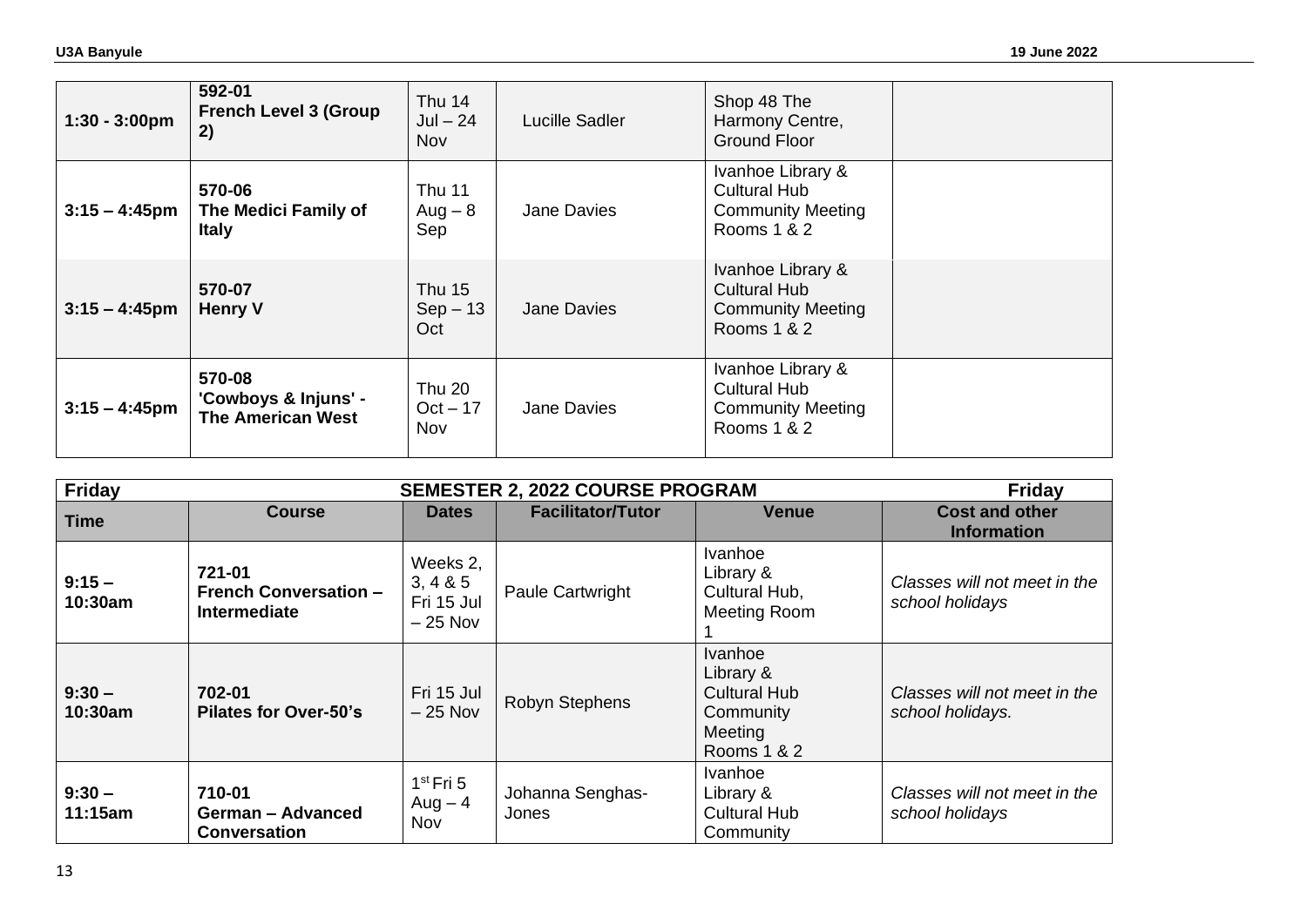|                            |                                                               |                                                        |                                 | <b>Meeting Room</b><br>1                                                       |                                                 |
|----------------------------|---------------------------------------------------------------|--------------------------------------------------------|---------------------------------|--------------------------------------------------------------------------------|-------------------------------------------------|
| $9:30 -$<br>11:15am        | 711-01<br>German - Kaffeeklatsch                              | 3rd Friday<br>$15$ Jul $-$<br>18 Nov                   | Johanna Senghas-<br>Jones       | <b>TBA</b>                                                                     | Classes will not meet in the<br>school holidays |
| 10:00am -<br><b>Noon</b>   | 785-01<br><b>Literature Discussion</b><br>Group               | Fri 15 Jul<br>$-9$ Aug                                 | Pat Jankus                      | Shop 48 The<br>Harmony Centre,<br>Meeting Room 1                               |                                                 |
| $10:00am -$<br><b>Noon</b> | $11 - 01$<br><b>Cryptic Crosswords</b>                        | 1st & 3rd<br>Fri 15 Jul<br>$-18$ Nov                   | <b>Dietmar Mueller</b>          | Shop 48 The<br>Harmony Centre, 1st<br>Floor                                    |                                                 |
| $10:00am -$<br><b>Noon</b> | 729-01<br><b>Scrabble</b>                                     | 2nd & 4th<br>Fri 22 Jul<br>$-25$ Nov                   | <b>Aruna Morris</b>             | Community Hall,<br>Macleod                                                     |                                                 |
| $10:45 -$<br>12.15pm       | 627-02<br><b>French Conversation -</b><br><b>Intermediate</b> | Weeks<br>2,3,485<br>Fri 15 Jul<br>$-25$ Nov            | Paule Cartwright                | Ivanhoe Library &<br><b>Cultural Hub Meeting</b><br>Room 1                     | Classes will not meet in the<br>school holidays |
| $11:00am -$<br><b>Noon</b> | 726-01<br><b>Spanish Beginners</b>                            | Weeks<br>2,3,485<br>Wed from<br>$13$ Jul $-$<br>23 Nov | Silvia Wright/Teresa<br>Alfonso | Shop 48, The<br><b>Harmony Centre</b>                                          | Classes will not meet during<br>school holidays |
| $12:15 -$<br>1:45pm        | 684-01<br><b>French Level 2</b>                               | Fri 15 Jul<br>$-25$ Nov                                | <b>Helen McKinnon</b>           | Ivanhoe Library &<br><b>Cultural Hub</b><br><b>Community Meeting</b><br>Room 1 | Classes will not meet in the<br>school holidays |
| $12:30 -$<br>1:45pm        | 718-01<br><b>French Level 3 (Group</b><br>1)                  | Fri 15 Jul<br>$-25$ Nov                                | <b>Richard Cartwright</b>       | Ivanhoe Library &<br><b>Cultural Hub</b><br><b>Community Meeting</b><br>Room 2 | Classes will not meet in the<br>school holidays |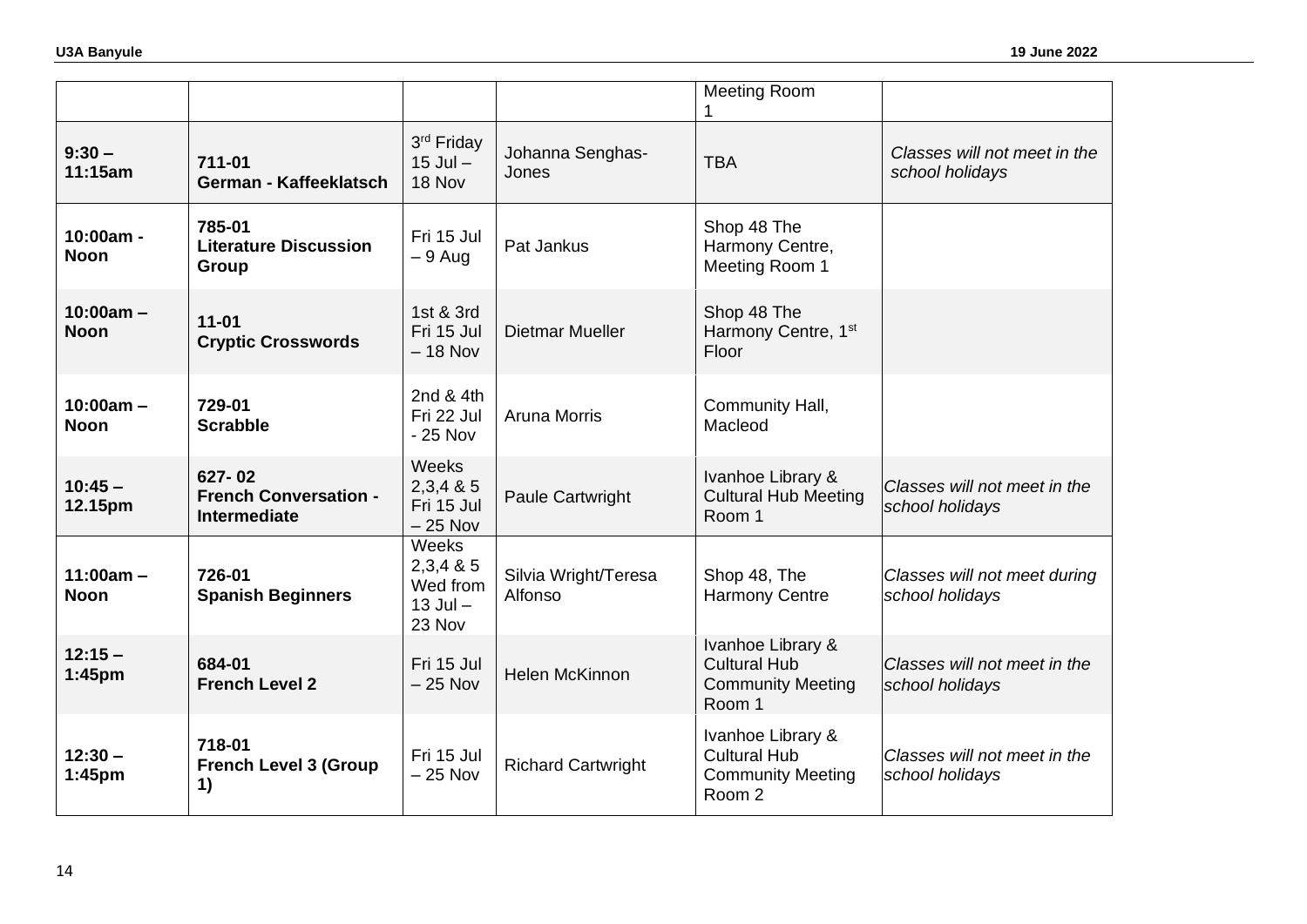| $1:00 - 3:30$ pm        | 584-02<br><b>Mahjong 1</b>                                       | Fri from<br>$15$ Jul $-$<br>25 Nov             | <b>Tony Ward</b>        | Community Hall,<br>Macleod                                                     |                                                 |
|-------------------------|------------------------------------------------------------------|------------------------------------------------|-------------------------|--------------------------------------------------------------------------------|-------------------------------------------------|
| $1:00 - 4:00 \text{pm}$ | 575-01<br><b>Social Bridge for</b><br><b>Experienced Players</b> | Fri from<br>$15$ Jul $-$<br>25 Nov             | Kay Forde               | Springthorpe Village,<br>Macleod                                               | Payment of \$1 for afternoon<br>ltea            |
| $1:30 - 4:00 \text{pm}$ | $32 - 01$<br><b>Play Reading 1</b>                               | 2nd & 4th<br>Fri 22 Jul<br>$-25$ Nov           | <b>Rosemary Hughes</b>  | Members' Homes                                                                 |                                                 |
| 2:00-3:00pm             | 775-01<br><b>Smartphone</b><br><b>Technology</b>                 | 2nd $&$ 4th<br>Fri 22 Jul<br>$-25$ Nov         | Michael Maguire         | Ivanhoe Library &<br><b>Cultural Hub</b><br><b>Community Meeting</b><br>Room 2 |                                                 |
| $2:00 - 4:00 \text{pm}$ | 406-01<br><b>Play Reading 2</b>                                  | 1st & 3rd<br>Fri 15 Jul<br>$-18$ Nov           | Jan Brown               | Ivanhoe Library &<br><b>Cultural Hub</b><br><b>Community Meeting</b><br>Room 1 | Classes will not meet in<br>the school holidays |
| 2:00-4:00pm             | 388-02<br>My Life Story - Writing<br><b>Course</b>               | 2nd & 4th<br>Fri 22 Jul<br>$-25$ Nov           | <b>Lynette Phillips</b> | Ivanhoe Library &<br><b>Cultural Hub</b><br><b>Community Meeting</b><br>Room 1 |                                                 |
| 2:00-4:00pm             | 691-01<br>My Life Story - Writing<br>Course (2)                  | 1st & 3rd<br>$+$ 5th Fri<br>15 Jul -<br>18 Nov | <b>Peter Davine</b>     | Ivanhoe Library &<br><b>Cultural Hub</b><br><b>Community Meeting</b><br>Room 2 |                                                 |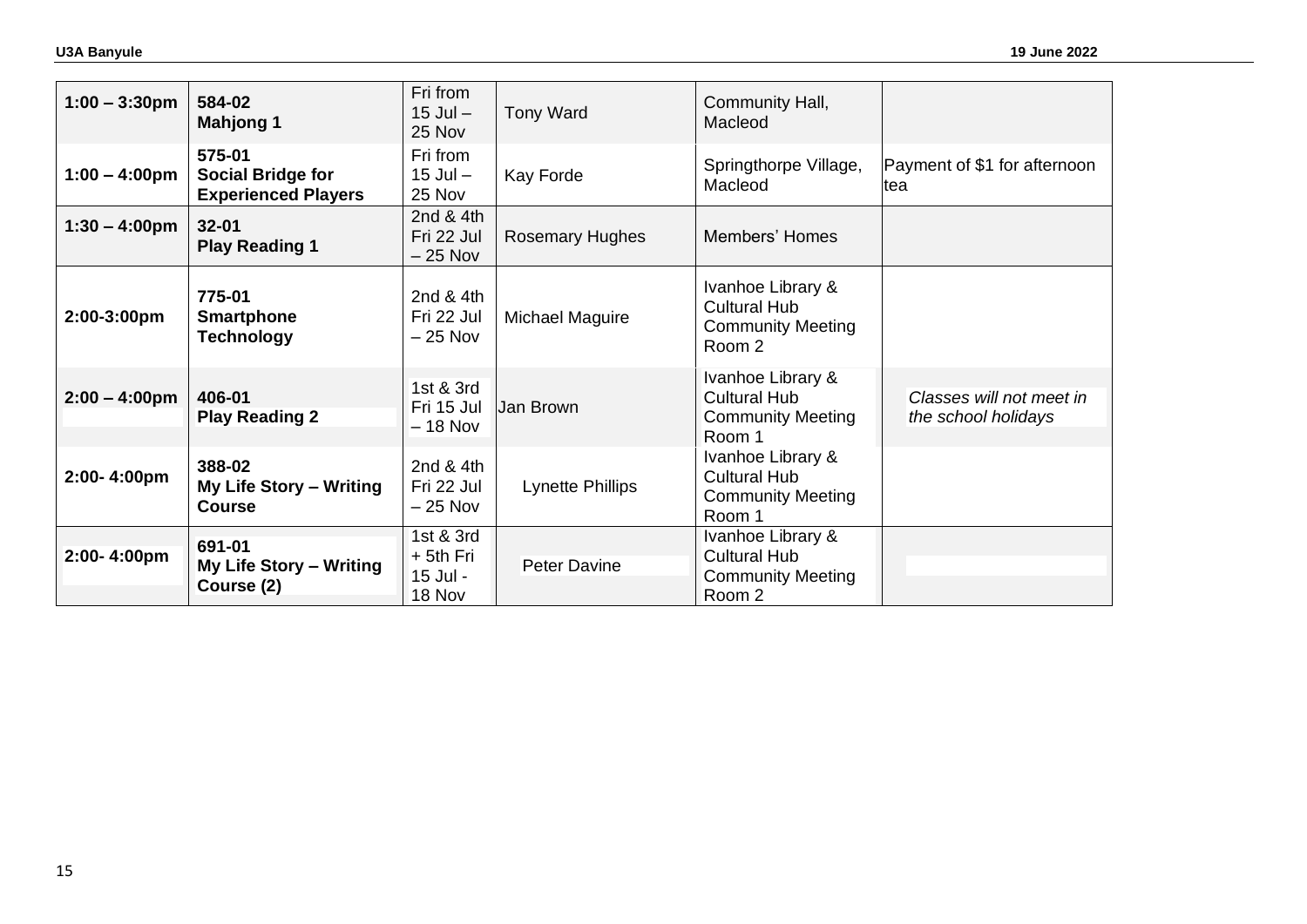$\blacksquare$ 

| <b>Various</b> |                                                                              |              | <b>SEMESTER 2, 2022 COURSE PROGRAM</b> | <b>Various</b>                          |                                                |
|----------------|------------------------------------------------------------------------------|--------------|----------------------------------------|-----------------------------------------|------------------------------------------------|
| <b>Time</b>    | <b>Course</b>                                                                | <b>Dates</b> | <b>Facilitator/Tutor</b>               | <b>Venue</b>                            | <b>Cost and</b><br>other<br><b>Information</b> |
|                | 802-01<br>G & S Excursion -<br><b>Expression of</b><br>Interest (EOI)        |              | <b>Elaine Rees</b>                     |                                         | EOI closes<br>5/7                              |
|                | 784-01<br><b>La Trobe University</b><br>- Registration of<br><b>Interest</b> |              | Sue Beshara                            | La Trobe University,<br><b>Bundoora</b> |                                                |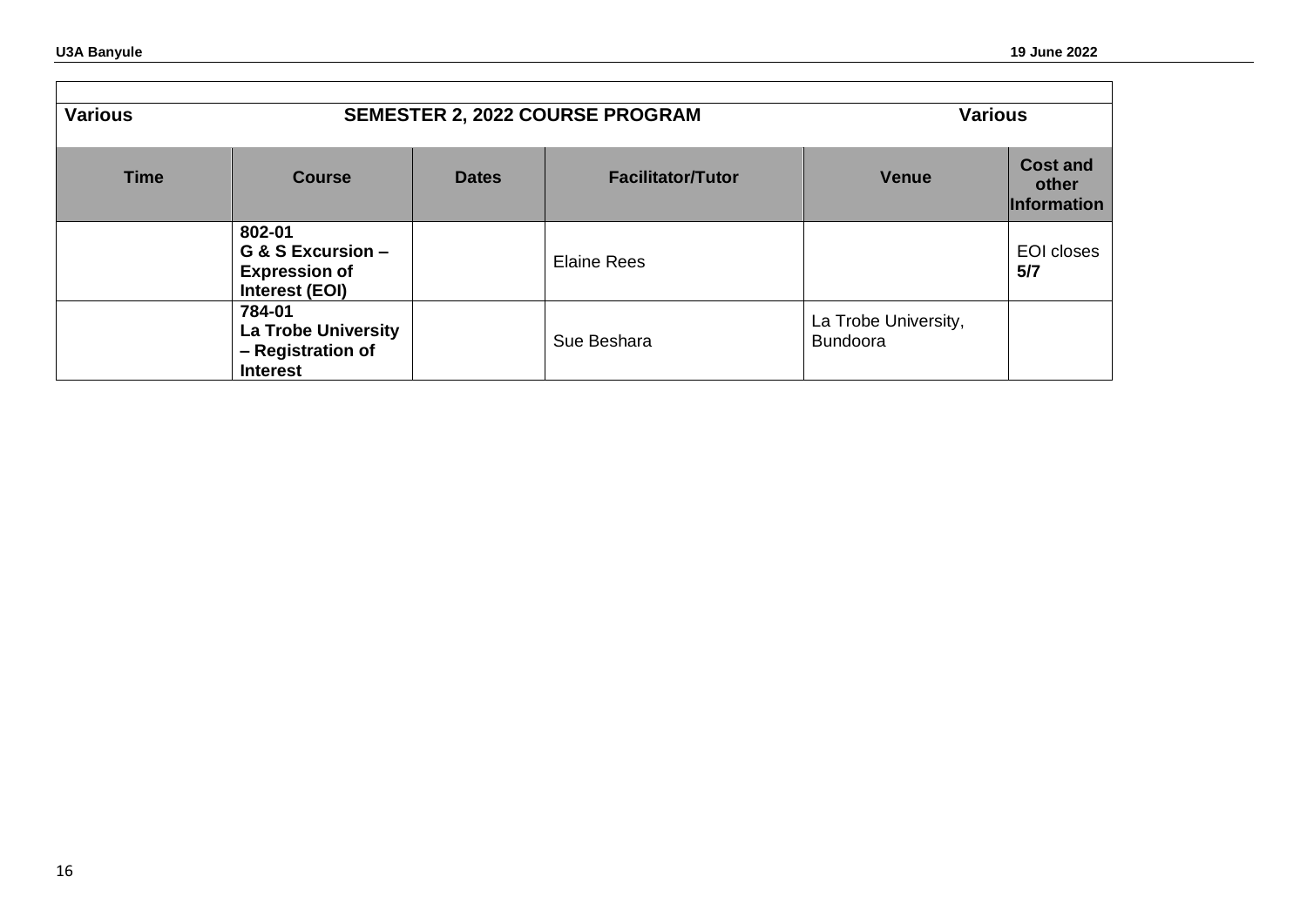# **SEMESTER 2, 2022 COURSE SUMMARY**

# **ENROL AND PAY EVENTS** *Please read about your payment options carefully.*

### **Payment Options for Excursions/Events are:**

1. Preferred Method: Using your credit card online via MyU3A (Member Log-In), through U3A Banyule eWay payment gateway. This is the preferred method as it saves time and there is less cash handling in the office. See the following pages for step-by-step instructions on the use of eWay. This guide to making payments can also be found on the Membership page of the U3A Banyule website.

**Important:** There are no additional fees for paying by credit card. Once you have paid, you will automatically be returned to MyU3A and your payment will automatically be credited to your MyU3A account.

2. Electronic Funds Transfer (EFT)/bank transfer into the U3A Banyule account.

Account Name: U3A Banyule Inc BSB: 013313 Account No: 310521194

Reference: U3A Banyule membership number and course code. For example: 1275 340 01 (Do not include hyphens, dashes or commas).

3. By Mail: with enclosed cheque or bank transfer receipt (U3A Banyule, PO Box 454, Rosanna 3084) and include a stamped self-addressed envelope for the receipt.

4. Via the Office: with cash, cheque or copy of your bank transfer receipt.

**Enrolment in an Enrol and Pay excursion/event will not be considered confirmed until payment is received. If you enrol online but, for whatever reason, are not able to complete payment online then you MUST make your payment at the Office. Payment on the day is not acceptable.**

# **Payments From MyU3A via eWay Payment Gateway Introduction**

This document demonstrates how to pay your U3A membership fees and class fees, if applicable, by Credit Card via the eWay Payment Gateway (eWay). The following example uses a "testing" member ID so that confidential information is not disclosed. The example shown is for annual membership fees for 2021.

# **Moving Through MyU3A**

Log in to MyU3A using your member ID and password.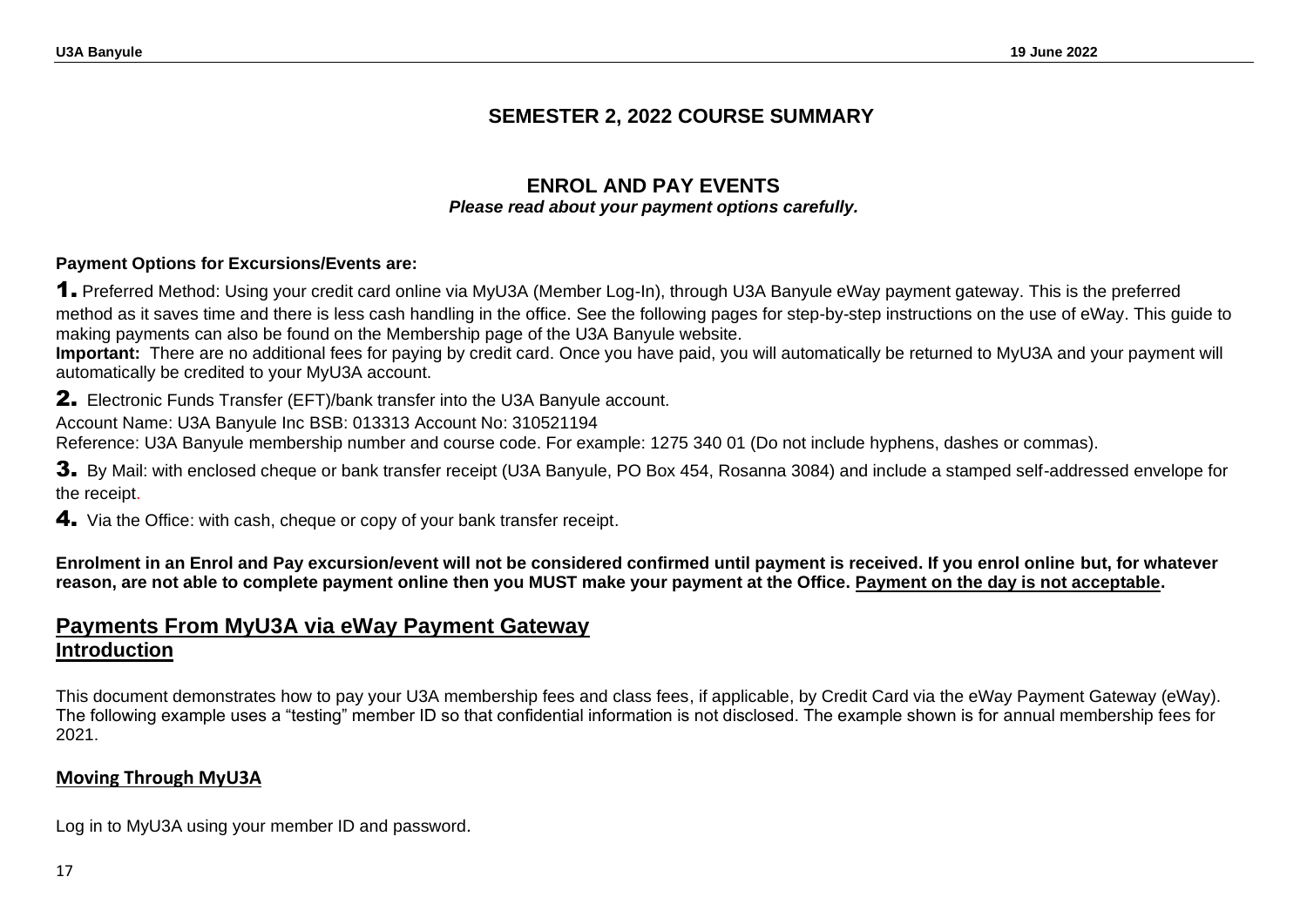| <b>Banyule</b><br><b>On Line Member Services (2021)</b><br><b>Welcome Thisis Live database</b><br>The MyU3A Network                                                                  |              |
|--------------------------------------------------------------------------------------------------------------------------------------------------------------------------------------|--------------|
| myu3a01.myu3a.net/home/www/u3abal<br><b>Membership Status 2021</b>                                                                                                                   |              |
| <b>Member: 1612 Thisis Anexample</b>                                                                                                                                                 | [anexathi01] |
| Full member<br>2021                                                                                                                                                                  |              |
| Renewed:27/10/2021 Active:27/10/2021 Expires:31/12/2021                                                                                                                              | O/I          |
| Applied: 27/10/2021 updated: 27/10/2021:2201 Last Enrolled: 2021                                                                                                                     |              |
| Address: 275 Upper Heidelberg Rd, Ivanhoe, VIC, 3079                                                                                                                                 |              |
| Phone Nos: 0418 749 228<br><b>DOB: 1960</b>                                                                                                                                          |              |
| Email: treasurer@u3abanyule.org.au                                                                                                                                                   |              |
| <b>Emergency:</b> This is my Emergency contact 0418 749 228                                                                                                                          |              |
| <b>Country of Origin: Australia</b>                                                                                                                                                  |              |
| You found out about U3A: friend                                                                                                                                                      |              |
| You will be receiving newsletters by email                                                                                                                                           |              |
| 2021                                                                                                                                                                                 |              |
| \$45.00 Membership Fees                                                                                                                                                              |              |
| \$45.00 Total Due                                                                                                                                                                    |              |
| \$45.00 Owing                                                                                                                                                                        |              |
|                                                                                                                                                                                      |              |
| Please note: This page covers only membership. Click a Classes button below for class information.<br><b>Update Profile</b><br><b>Proceed to Payment</b><br><b>Change Membership</b> |              |

If you wish to make changes to your details, click "Update Profile". Once you have made your change, click on "Commit" and you will be returned to the page above. Click on "Proceed to Payment".

| myu3a01.myu3a.net/home/www/u3abal<br><b>Member Summary 2021</b> |                                                                                                                       |              |
|-----------------------------------------------------------------|-----------------------------------------------------------------------------------------------------------------------|--------------|
|                                                                 | <b>Member: 1612 Thisis Anexample</b>                                                                                  | fanexathi011 |
| 2021                                                            | Full member                                                                                                           |              |
|                                                                 | Renewed:27/10/2021 Active:27/10/2021 Expires:31/12/2021                                                               | O/L          |
|                                                                 | Applied: 27/10/2021 updated: 28/10/2021:1450 Last Enrolled: 2021                                                      |              |
|                                                                 | Address: 275 Upper Heidelberg Rd, Ivanhoe, VIC, 3079                                                                  |              |
|                                                                 | Phone Nos: 0418 749 228<br><b>DOB: 1960</b>                                                                           |              |
|                                                                 | Email: treasurer@u3abanyule.org.au                                                                                    |              |
|                                                                 | <b>Emergency:</b> This is my Emergency contact 0418 749 228                                                           |              |
| <b>Country of Origin: Australia</b>                             |                                                                                                                       |              |
|                                                                 | <b>Occupation:</b> Crash test dummy                                                                                   |              |
| You found out about U3A: friend                                 | You will be receiving newsletters by email                                                                            |              |
|                                                                 | Highlights: Withdrawn Await Acceptance                                                                                |              |
|                                                                 |                                                                                                                       |              |
| 2021                                                            |                                                                                                                       |              |
|                                                                 | \$45.00 Membership Fees                                                                                               |              |
|                                                                 | \$45.00 Total Due                                                                                                     |              |
| \$45,00 Owing                                                   |                                                                                                                       |              |
| <b>Success!</b>                                                 |                                                                                                                       |              |
|                                                                 | Print Please print this page as your record (if you have a printer) or capture it on your smartphone.                 |              |
|                                                                 | Record your member ID and password so you can come back here at any time.                                             |              |
| <b>Back</b>                                                     | If you would like to revise anything about your profile or your classes, click Back                                   |              |
|                                                                 | Pay Online 2021 To pay now on line by credit card or PayPal account, click Pay Online                                 |              |
| <b>Pay Office</b>                                               | To pay by mailing a cheque to the office or by calling into the office and paying by cheque or cash, click Pay Office |              |
| u006(14)                                                        |                                                                                                                       |              |
|                                                                 |                                                                                                                       |              |

Click on "Pay online 20XX", where "XX" is the year number for the current Century.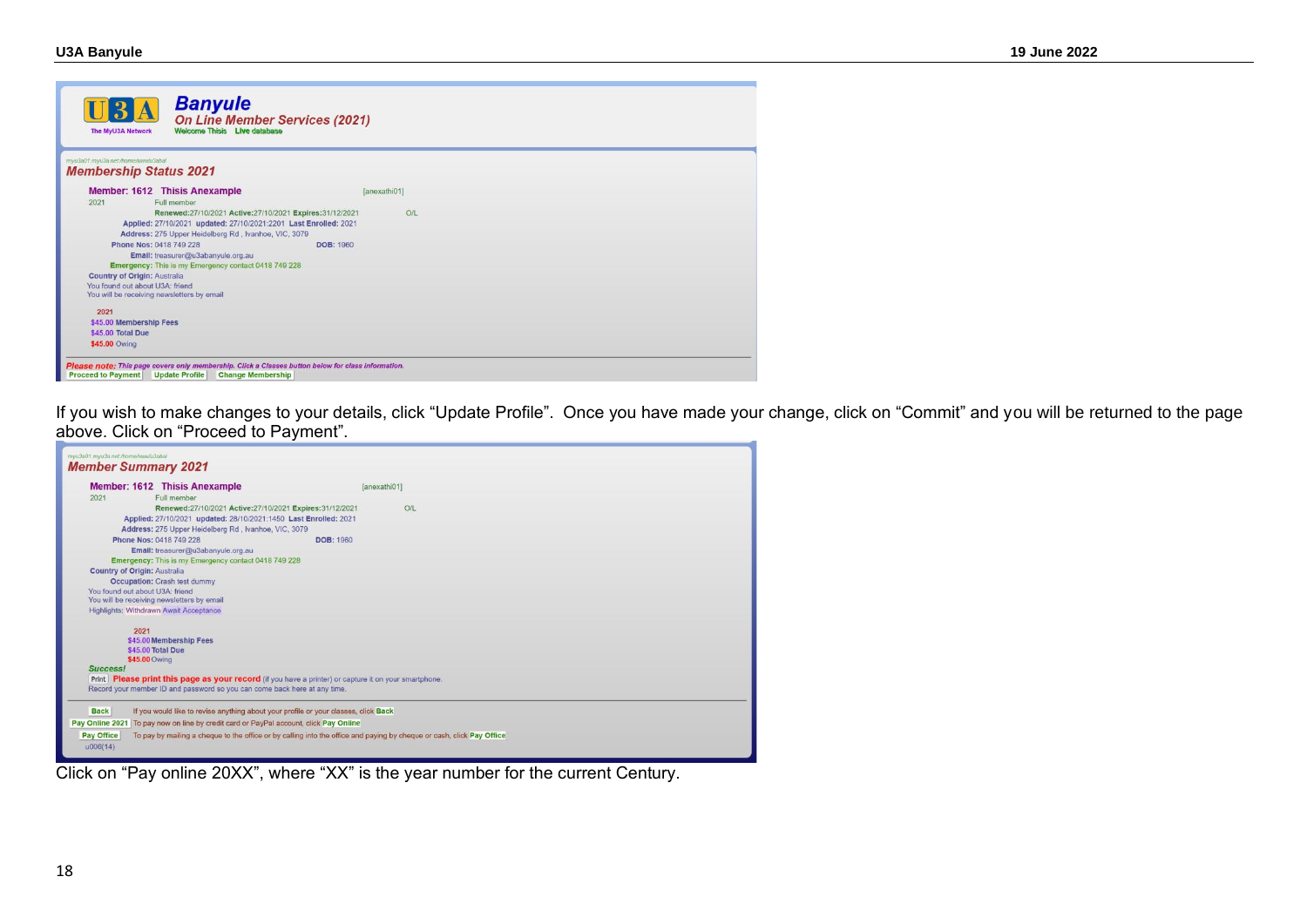| 3A<br>The MyU3A Network           | <b>Banyule</b><br><b>On Line Member Services (2021)</b><br><b>Welcome Thisis Live database</b>     |
|-----------------------------------|----------------------------------------------------------------------------------------------------|
| myu3a01.myu3a.net/homeAwww/u3abal | Initiate on line payment of fees for 2021 Membership year                                          |
|                                   | You will be transferred now to the eWay system.                                                    |
|                                   | You are paying \$45.00 for 2021 membership                                                         |
|                                   | On the eWay site you can pay by credit card.                                                       |
|                                   | Click here to pay<br>eWay interface coding donated by CCA Software Pty Ltd<br>Exit <b>u006(15)</b> |

Click on the rectangular eWay logo to take you to the payments screen.

**Paying Through eWay The Payments Screen**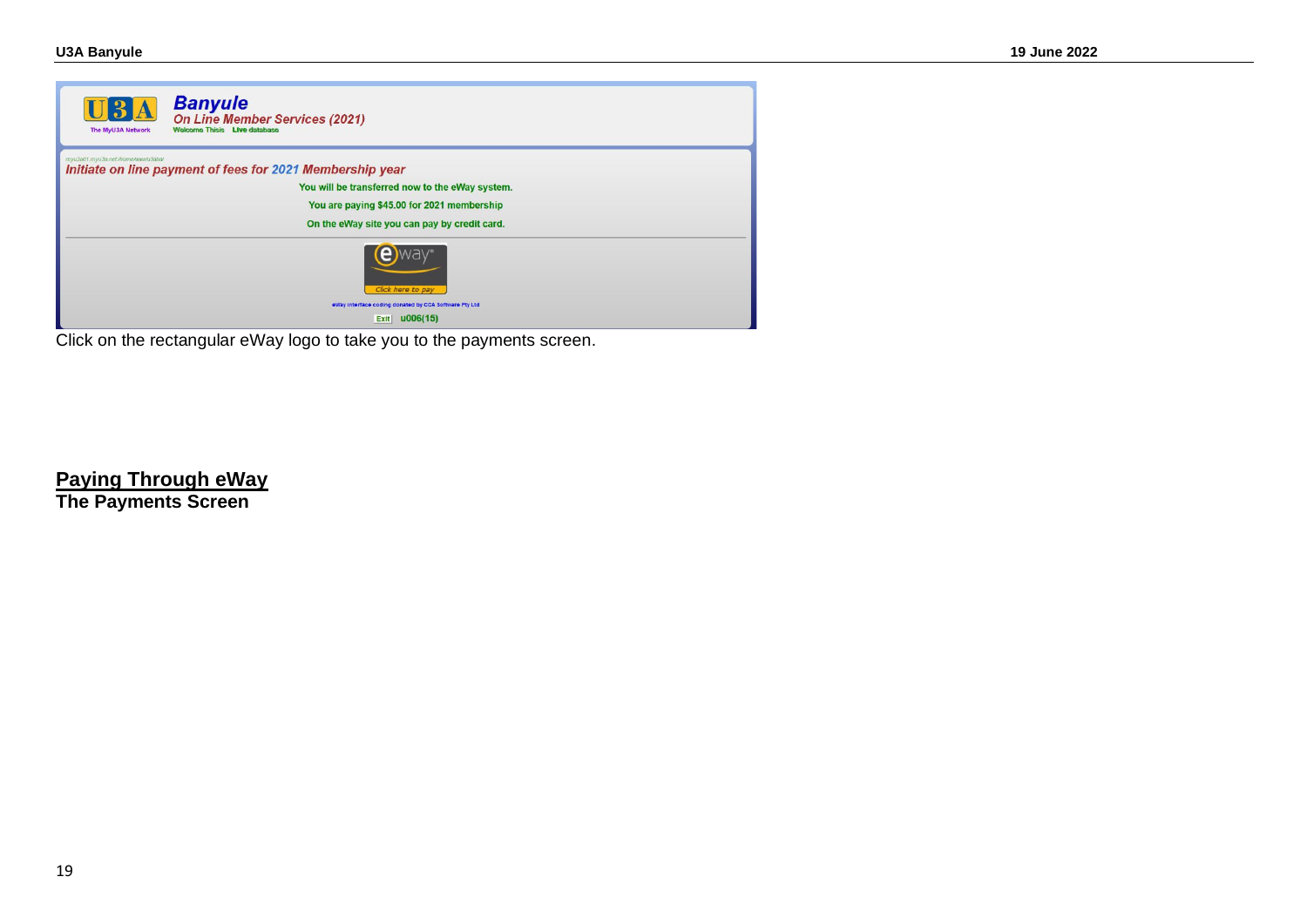| Transaction<br><b>Merchant Details</b>                                                                                                |                                                                                                                                    | Payment<br><b>Purchase Amount</b>                                                                                                     | \$45.00 (SAUD) |
|---------------------------------------------------------------------------------------------------------------------------------------|------------------------------------------------------------------------------------------------------------------------------------|---------------------------------------------------------------------------------------------------------------------------------------|----------------|
|                                                                                                                                       | <b>BANYULE</b><br>U3A<br><b>UNIVERSITY OF THE THIRD AGE</b><br><b>U3A BANYULE INC</b><br>eWAY - your online payment gateway        | <b>Credit Card Details</b>                                                                                                            | <b>VISA</b>    |
| <b>Customer Details</b>                                                                                                               |                                                                                                                                    | <b>Card Number</b><br>F<br>Name on Card                                                                                               |                |
| <b>First Name</b><br><b>Last Name</b><br>Email<br><b>Address</b><br>City<br>State/ Province/ Region<br>Postcode<br>Country<br>Phone # | <b>Thisis</b><br>Anexample<br>treasurer@u3abanyule.org.au<br>275 Upper Heidelberg Rd<br>Ivanhoe<br><b>VIC</b><br>3079<br>Australia | <b>Expiry Date</b><br><b>Month</b><br>2021<br>$\checkmark$<br>Last 3 digits on back<br>of your credit card<br>CCV<br><b>Press Eng</b> | $\check{ }$    |
| <b>Product Invoice Information</b>                                                                                                    |                                                                                                                                    | Cancel                                                                                                                                | <b>PAY NOW</b> |
| <b>Invoice Number</b><br><b>Invoice Description</b>                                                                                   | 1612-2021<br>2021 U3A Fees                                                                                                         |                                                                                                                                       |                |

- 1. Your name, address and the payment amount have been prefilled by MyU3A.
- 2. Enter the Credit Card details. Note that the Card Holder's name is allowed to be different to the Member's name.
- 3. The CVV2 number (sometimes called CCV) is the card check number, usually a three-digit number on the back of the card.
- 4. Check all details
- 5. When satisfied with the details, click on the "**PAY NOW**" button.
- 6. Then the following screen will display: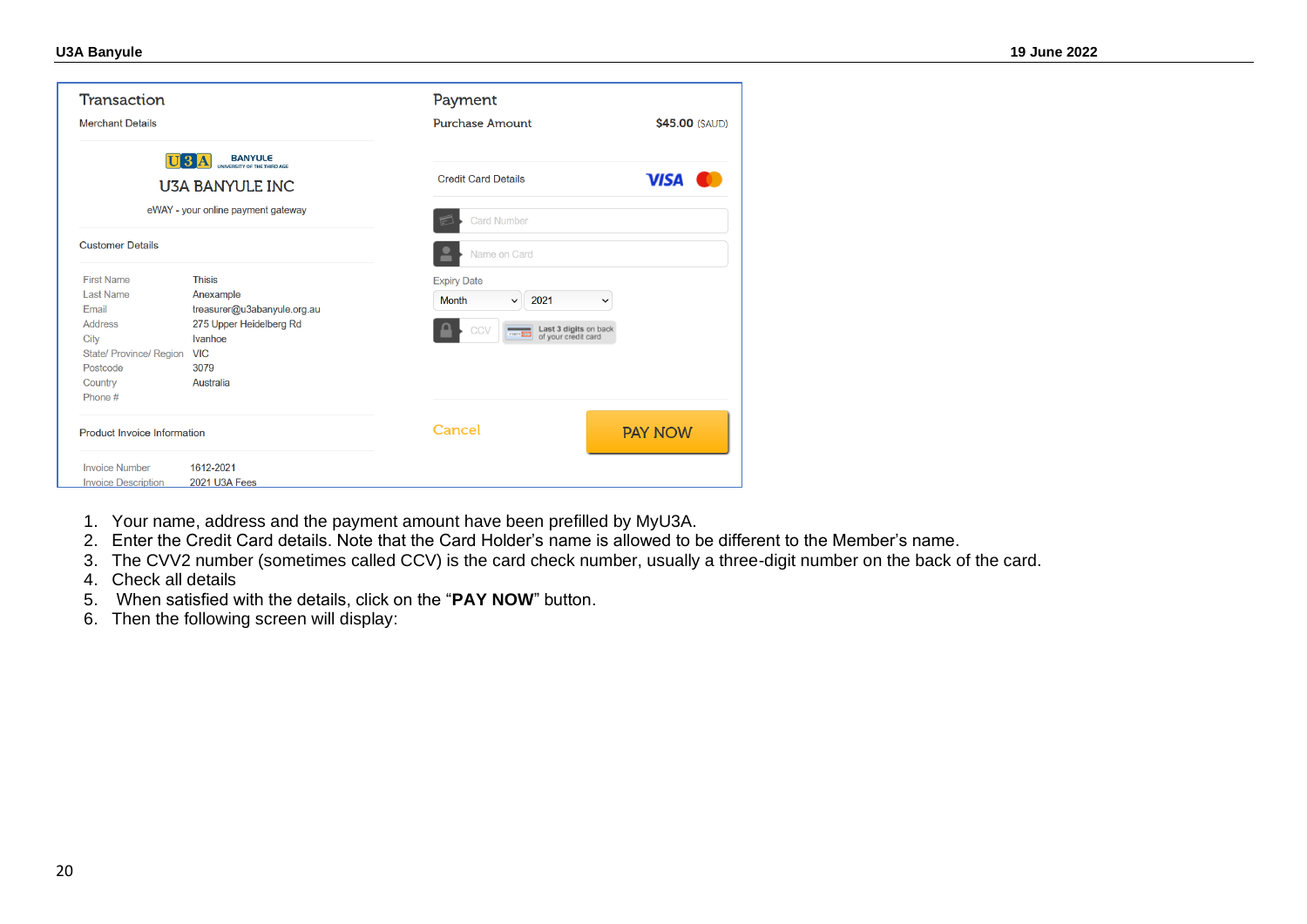|                                                                | <b>MyU3A</b>                                             |
|----------------------------------------------------------------|----------------------------------------------------------|
|                                                                | MyU3A Inc.                                               |
|                                                                | eWAY - payments made easy                                |
|                                                                | Transaction Approved. Payment has been taken.            |
| Purchase Amount<br>Transaction ID<br><b>Transaction Status</b> | \$45.00(\$AUD)<br>30465556<br>Approved.                  |
| Payment Provider<br>Name on Card<br><b>Card Number</b>         | $\mathbf{O}$<br>MESTOSSI<br><b>VISA</b><br><b>Linear</b> |

7. Click on the "FINALISE TRANSACTION" button. You will be returned to MyU3A.

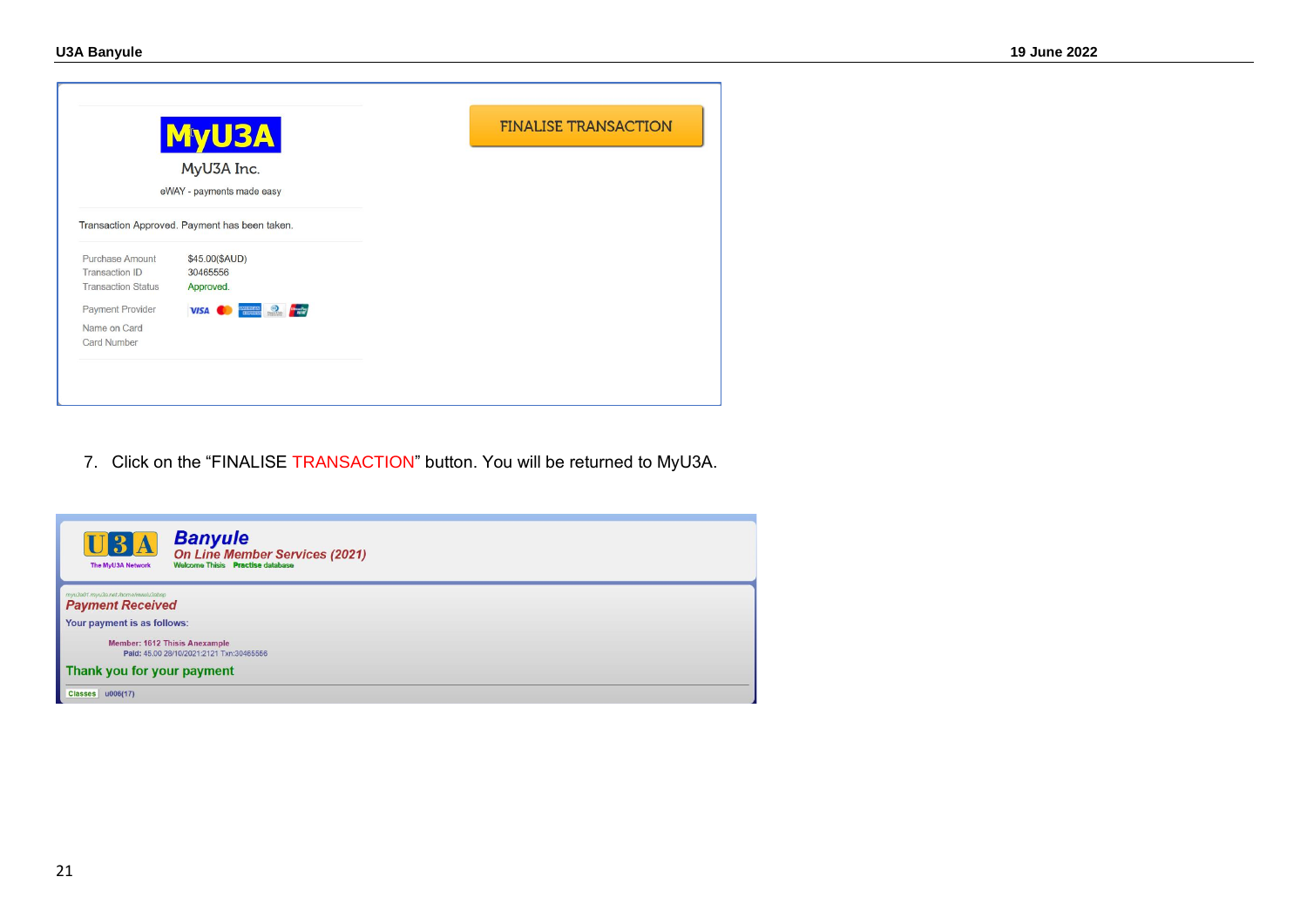If you look at the profile screen below, you can see the transaction for 2021 has been entered, and the fee for 2022 is outstanding. Receipt ID K1314, for \$45, by eWay, on 20/10/2021

|                                     | <b>Member: 1612 Thisis Anexample</b>                             |                 | [anexathi01] |  |  |
|-------------------------------------|------------------------------------------------------------------|-----------------|--------------|--|--|
| 2021                                | Full member                                                      |                 |              |  |  |
|                                     | Renewed:27/10/2021 Active:27/10/2021 Expires:31/12/2021          |                 | O/L          |  |  |
| 2022                                | Full member                                                      |                 |              |  |  |
|                                     | Renewed:28/10/2021 Active:02/01/2022 Expires:31/12/2022          |                 | O/L          |  |  |
|                                     | Applied: 27/10/2021 updated: 28/10/2021:1737 Last Enrolled: 2022 |                 |              |  |  |
|                                     | Address: 275 Upper Heidelberg Rd, Ivanhoe, VIC, 3079             |                 |              |  |  |
|                                     | Phone Nos: 0418 749 228                                          | DOB: 01/01/1960 |              |  |  |
|                                     | Email: treasurer@u3abanyule.org.au                               |                 |              |  |  |
|                                     | Emergency: This is my Emergency contact 0418 749 228             |                 |              |  |  |
| <b>Country of Origin: Australia</b> |                                                                  |                 |              |  |  |
| You found out about U3A: friend     |                                                                  |                 |              |  |  |
|                                     | You will be receiving newsletters by email                       |                 |              |  |  |
|                                     | 2021 2022                                                        |                 |              |  |  |
|                                     | \$45.00 \$45.00 Membership Fees                                  |                 |              |  |  |
|                                     | \$45.00 \$45.00 Total Due                                        |                 |              |  |  |
| Receipt 2021 2022 By                | Date<br><b>Reference</b>                                         |                 |              |  |  |
| K1319 \$45.00                       | eWay 28/10/2021                                                  |                 |              |  |  |
| \$45.00                             | <b>Total Paid</b>                                                |                 |              |  |  |
|                                     | \$0.00 \$45.00 Owing                                             |                 |              |  |  |
|                                     |                                                                  |                 |              |  |  |

\_\_\_\_\_\_\_\_\_\_\_\_\_\_\_\_\_\_\_\_\_\_\_\_\_\_\_\_\_\_\_\_\_\_\_\_\_\_\_\_\_\_\_\_\_\_\_\_\_\_\_\_\_\_\_\_\_\_\_\_\_\_\_\_\_\_\_\_\_\_\_\_\_\_\_

Check that you have received an email receipt for the transaction.

If you have Internet access to your Credit Card account, you should also be able to see that the transaction has gone through.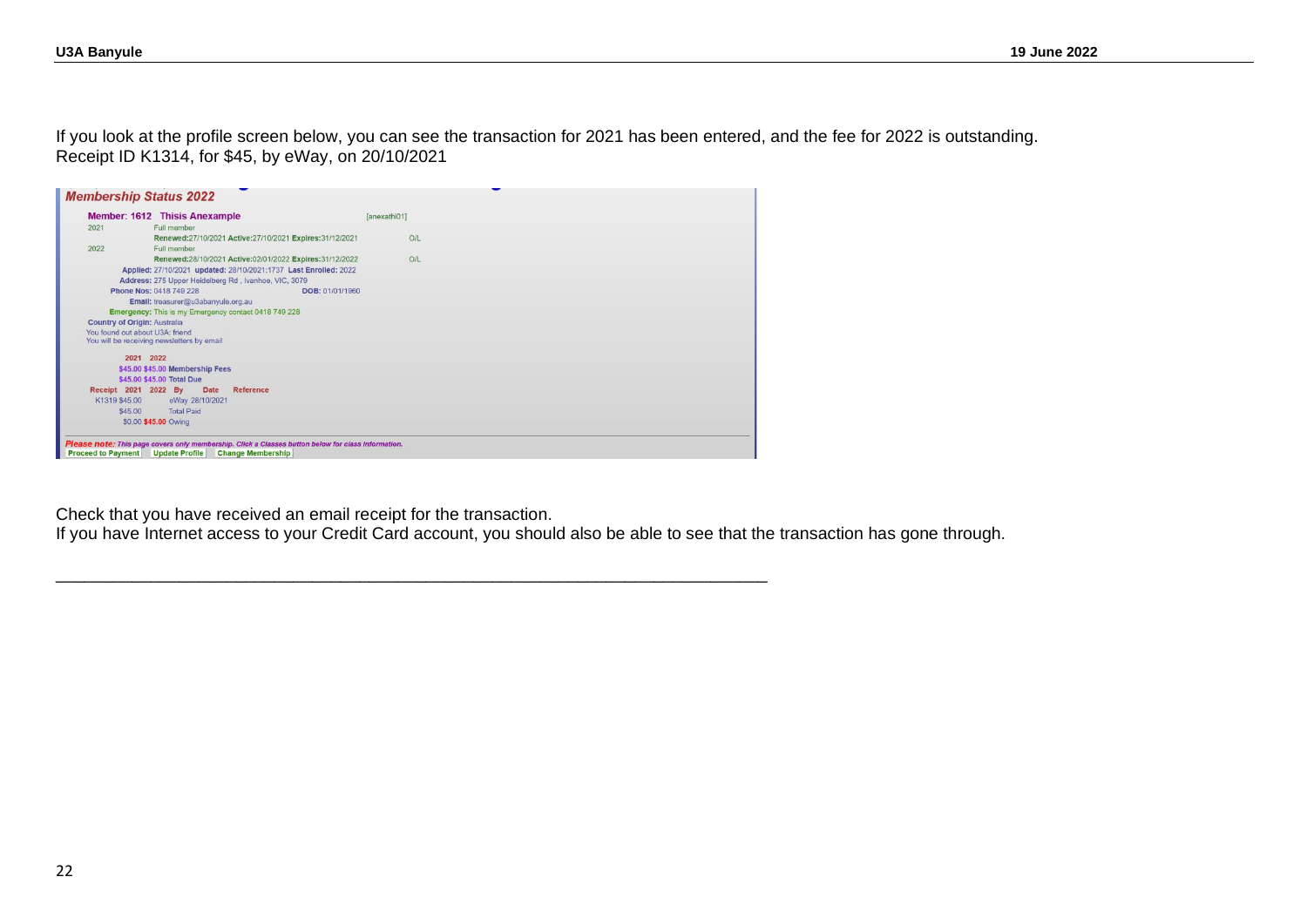| <b>ENROL AND PAY EVENTS SEMESTER 2, 2022</b> |                                                                             |              |                                         |                                                                                           |                                                    |  |  |  |
|----------------------------------------------|-----------------------------------------------------------------------------|--------------|-----------------------------------------|-------------------------------------------------------------------------------------------|----------------------------------------------------|--|--|--|
| <b>Time</b>                                  | <b>Course</b>                                                               | <b>Dates</b> | <b>Facilitator/Tutor</b>                | <b>Venue</b>                                                                              | <b>Cost and other</b><br><b>Information</b>        |  |  |  |
| $2:00 -$<br>4:30pm                           | 783-01<br><b>Gilbert and Sullivan - Concert Party</b><br><b>Performance</b> | Sat 20 Aug   | Elizabeth<br>Drummond/Helen<br>Cochrane | Ivanhoe Uniting Church, Seddon St,<br>Ivanhoe                                             | Payment of \$6.<br>Opens 4 Jul.<br>Closes 5 Aug.   |  |  |  |
| $10:30am -$<br>Noon                          | 795-01<br><b>Excursion to Jewish Museum of</b><br><b>Australia</b>          | Thurs 8 Sep  | <b>Elaine Rees</b>                      | 26 Alma Rd, St Kilda                                                                      | Payment of \$13.<br>Opens 8 Aug<br>Closes 1 Sep    |  |  |  |
| $Noon -$<br>2:00 <sub>pm</sub>               | 786-01<br><b>Lingering Lunch</b>                                            | Wed 14 Sep   | Joan Learmont                           | To be advised (TBA)                                                                       | Payment of ??<br>Opens 15 Aug.<br>Closes 7 Sep.    |  |  |  |
| $10:00am -$<br><b>Noon</b>                   | 796-01<br><b>Excursion to Coombe Cottage</b>                                | Thu 29 Sep   | <b>Elaine Rees</b>                      | Coombe Cottage,<br>673 Maroondah Highway,<br>Coldstream.                                  | Payment of \$30<br>Opens 26 Aug.<br>Closes 19 Sep. |  |  |  |
| $10:00am -$<br><b>Noon</b>                   | 797-01<br><b>Excursion to Shrine of Remembrance</b>                         | Thu 13 Oct   | <b>Elaine Rees</b>                      | Shrine of Remembrance Visitor<br>Centre, Birdwood Ave, Melbourne                          | Payment of \$15<br>Opens 12 Sep.<br>Closes 5 Oct.  |  |  |  |
| $10:00am -$<br><b>Noon</b>                   | 798-01<br><b>Excursion to La Trobe's Cottage and</b><br>Garden              | Thu 10 Nov   | <b>Elaine Rees</b>                      | La Trobe's Cottage, corner of<br><b>Birdwood Ave and Dallas Brook</b><br>Drive, Melbourne | Payment of \$13<br>Opens 10 Oct.<br>Closes 2 Nov.  |  |  |  |
| Noon $-$<br>2:00 <sub>pm</sub>               | 787-01<br><b>Lingering Lunch</b>                                            | Fri 2 Dec    | Joan Learmont                           | <b>TBA</b>                                                                                | Payment of ??<br>Opens 28 Oct.<br>Closes 25 Nov    |  |  |  |